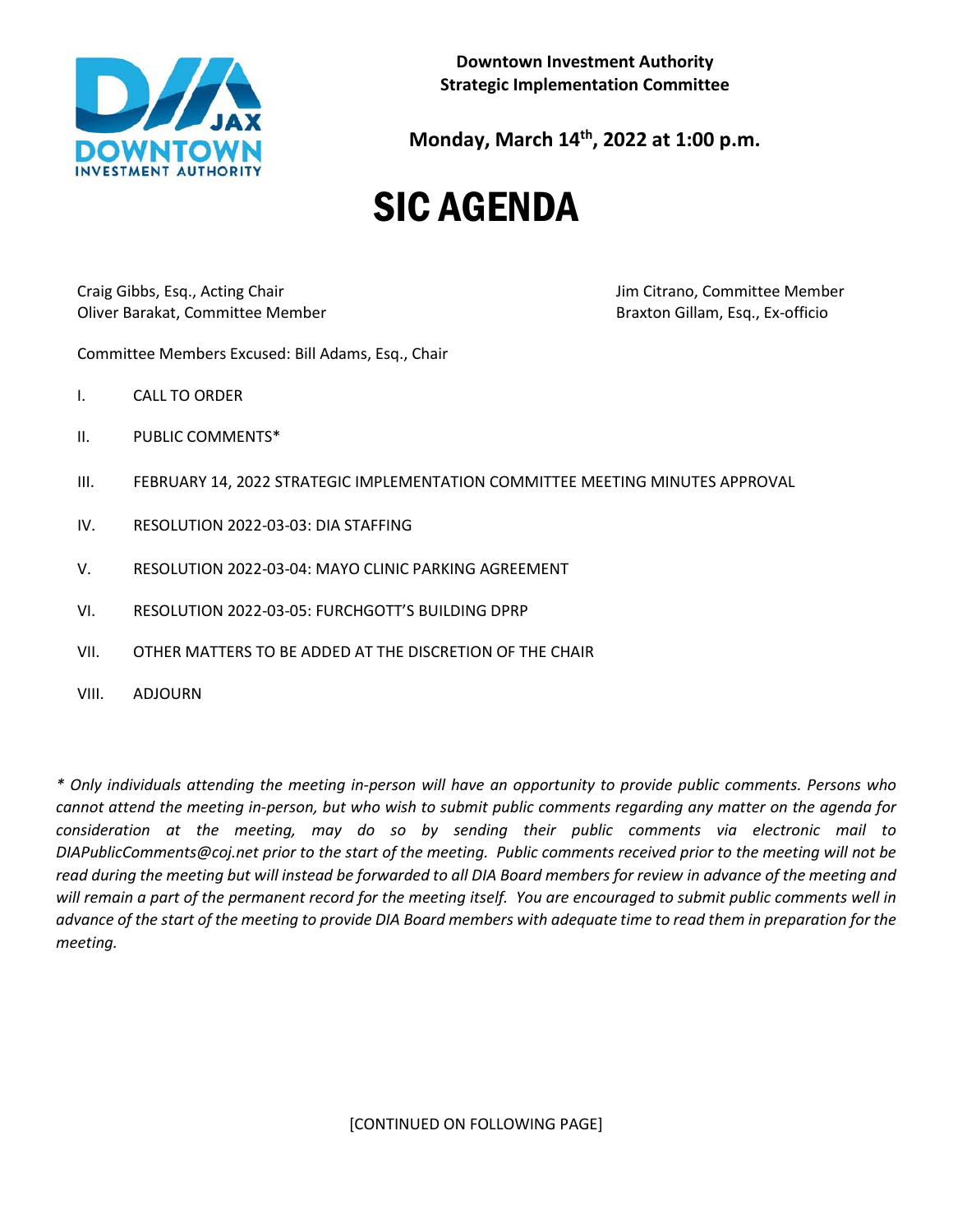

# **Monday, March 14th, 2022 at 1:00 p.m.**

# **MEETING LOCATION**

# **Physical Location**

City Hall at St. James 117 West Duval Street First Floor, Lynwood Roberts Room Jacksonville, FL 32202

Visitors are encouraged not to enter City owned public buildings if they have: symptoms of COVID-19, a fever of 100.4 degrees Fahrenheit or higher, are currently undergoing evaluation for COVID-19 infection, a diagnosis of COVID-19 in the prior 10 days, or have had close contact with someone infected with COVID-19 during the prior 14 days. Any member of the public entering City owned public building may choose to wear a mask inside the building.

## **Virtual Location**

Interested persons desiring to attend this meeting virtually can do so via Zoom (including by computer or telephone) using the following meeting access information:

**Join Zoom Meeting** <https://us02web.zoom.us/j/82644809997?pwd=VGQ2d29qVHFoUEwrOGFlT2YxcEsyZz09>

**Meeting ID: 826 4480 9997 Passcode: 487848**

**One tap mobile** +1 (312) 626-6799 (Chicago) +1 (646) 558-8656 (New York)

Find your local number[: https://zoom.us/u/acSPRiVnGd](https://zoom.us/u/acSPRiVnGd)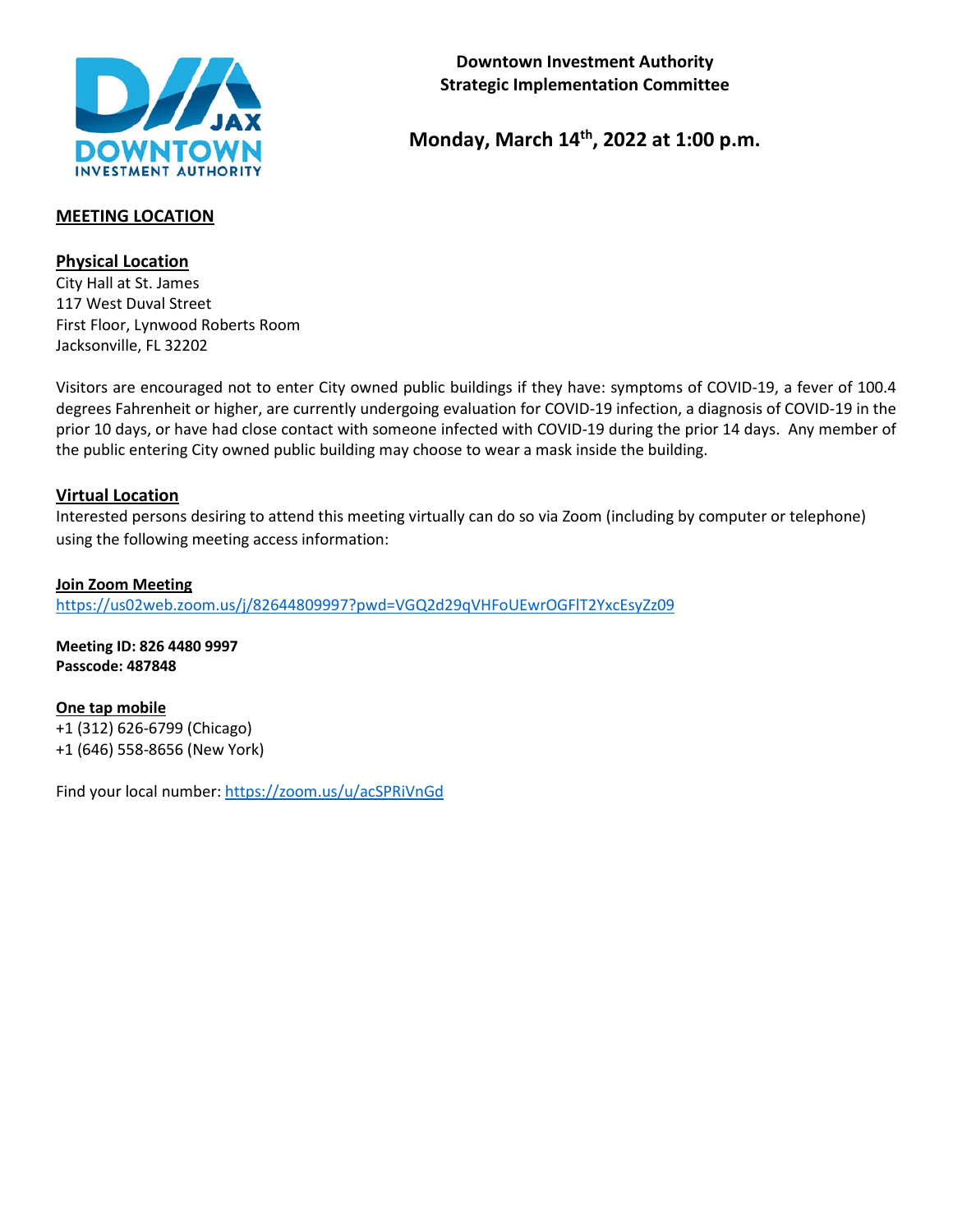# **TAB III**

# **FEBRUARY 14, 2022 STRATEGIC IMPLEMENTATION COMMITTEE MEETING MINUTES APPROVAL**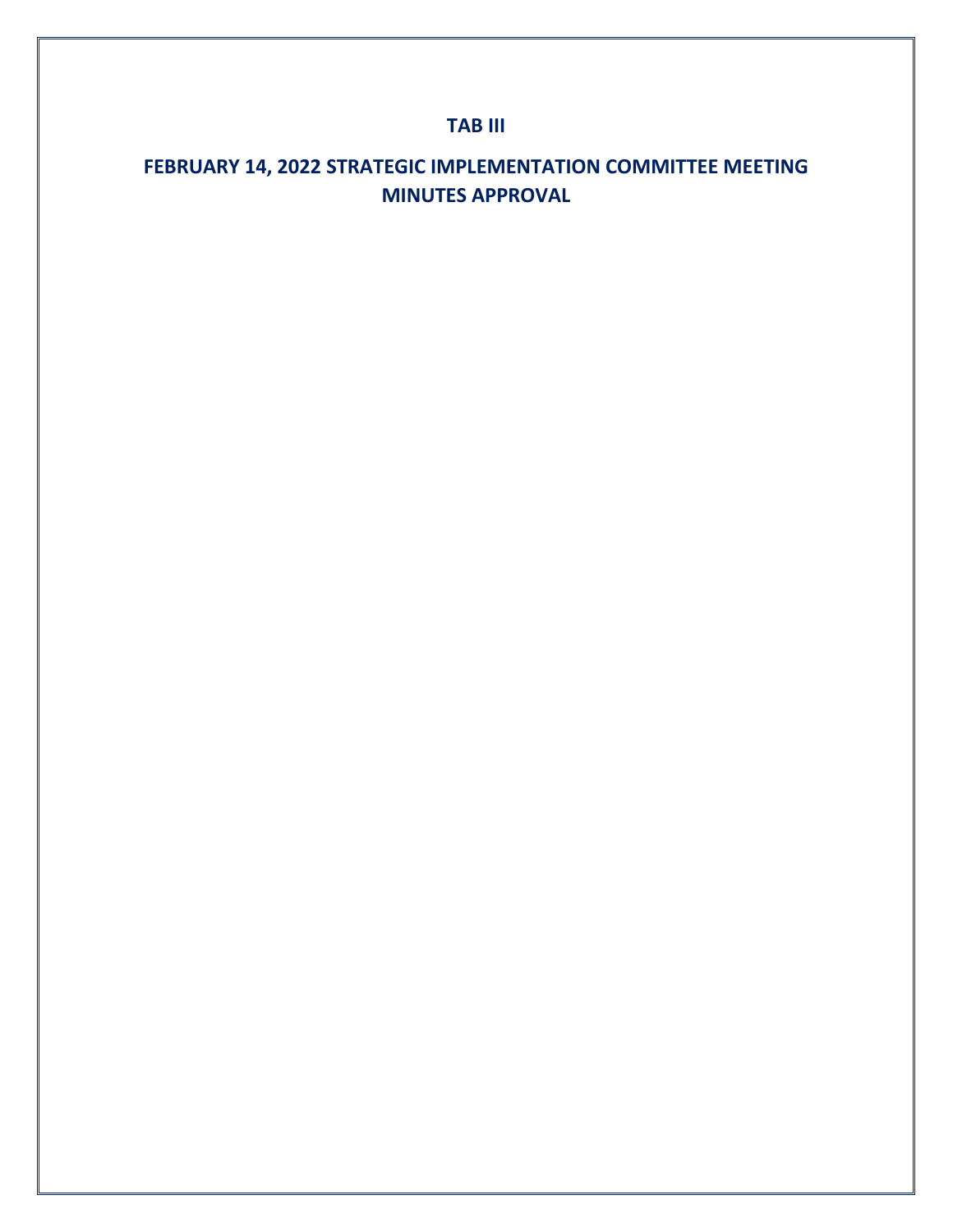

# **Strategic Implementation Committee Hybrid Meeting**  *Draft – MEETING MINUTES*

## **Strategic Implementation Committee Members in Attendance:**

Jim Citrano, Acting Chair Oliver Barakat, Committee Member Craig Gibbs, Esq., Committee Member Bill Adams, Esq., Chair (via Zoom)

# **Committee Members Excused:**

**DIA Staff Present:** Lori Boyer, Chief Executive Officer; Steve Kelley, Director of Downtown Real Estate and Development; Guy Parola, Operations Manager; John Crescimbeni, Contract and Regulatory Compliance Manager (via Zoom); Lori Radcliffe-Meyers, Downtown Development Coordinator; and Xzavier Chisholm, Administrative Assistant

**Office of General Counsel:** John Sawyer, Esq.

# **I. CALL TO ORDER**

The Strategic Implementation Committee meeting of February 14, 2022 was called to order at 1:00 p.m. by Chairman Citrano.

## **II. PUBLIC COMMENTS**

Chairman Citrano called for public comment.

*The following persons made in-person public comments, made public comments virtually through Zoom, or provided comments that were read into the record by DIA Staff. Note: the subject matter of the comment(s) indicated to the right of each person:*

Clifford Miller Advocated for downtown parking structures to be built near the highways instead of allowing new developments to build them on valuable real estate.

# **III. NOVEMBER 12, 2021 STRATEGIC IMPLEMENTATION COMMITTEE MEETING APPROVAL OF THE MINUTES**

Having called for corrections or other edits by his fellow committee members and after receiving none, Chairman Barakat asked for a motion and second on the item.

**Motion**: Committee Member Gibbs moved to approve the minutes as presented

**Seconded:** Committee Member Barakat seconded the motion

Chairman Citrano called for a vote.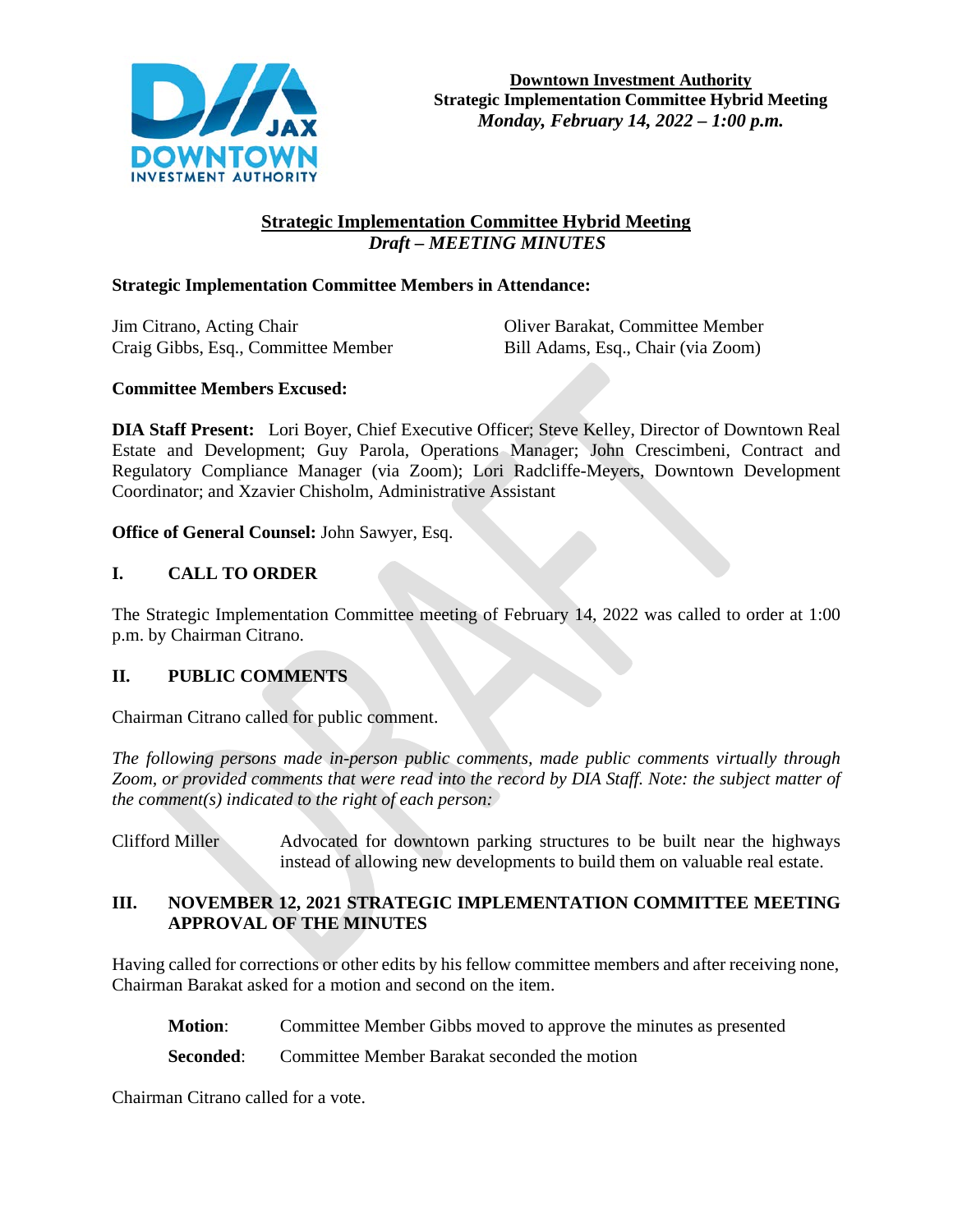Downtown Investment Authority Strategic Implementation Committee Meeting, February 14, 2022 Page 2 of 10

**Vote: Aye: 3 Nay: 0 Abstain: 0** 

## **THE MOTION PASSED UNANIMOUSLY 3-0-0**

At the request of CEO Boyer, the agenda was rearranged to accommodate for DIA's Steve Kelley not being present yet. Item IV.B will be taken up upon Mr. Kelley's arrival.

## **IV. ACTION ITEMS**

#### **A. RESOLUTION 2022-02-03: FSCJ LOAN AGREEMENT**

**A RESOLUTION OF THE DOWNTOWN INVESTMENT AUTHORITY ("DIA") WAIVING A PERFORMANCE REQUIREMENT IN THE LOAN AGREEMENT ("AGREEMENT") DATED JULY 17, 2020 BETWEEN THE DOWNTOWN INVESTMENT AUTHORITY AND THE DISTRICT BOARD OF TRUSTEES OF FLORIDA STATE COLLEGE AT JACKSONVILLE ("FSCJ") FOR A SUBSIDIZED LOAN RELATING TO A COMPLETED PROJECT AT 20 WEST ADAMS STREET; PROVIDING AN EFFECTIVE DATE.**

Chairman Citrano gave the floor to DIA's Lori Boyer to introduce the resolution.

CEO Boyer provided an overview of the resolution, stating that it is requesting that the Board waive a performance requirement in the loan. FSCJ maintained the retail occupancy requirement but fell short of the student housing occupancy requirement by three students in the second half of the year due to COVID. Approval of this resolution waives the minimum student housing occupancy requirement for the "Spring 2021" period.

- **Motion**: Committee Member Gibbs moved to approve Resolution 2022-02-03 as presented
- **Seconded:** Committee Member Barakat seconded the motion

Chairman called for comments from the committee.

Committee Member Barakat asked what the [student housing] occupancy was after the Omicron variant wave subsided. DIA's John Crescimbeni responded 95 percent.

Seeing no comments, Chairman Citrano called for a vote.

**Vote: Aye: 3 Nay: 0 Abstain: 0** 

## **THE MOTION PASSED UNANIMOUSLY 3-0-0**

## **B. RESOLUTION 2022-02-09: DVI DUVAL GARAGE LEASE TERMS AMENDMENT**

**A RESOLUTION OF THE DOWNTOWN INVESTMENT AUTHORITY ("DIA") AMENDING THE LEASE TERMS PREVIOUSLY AUTHORIZED IN**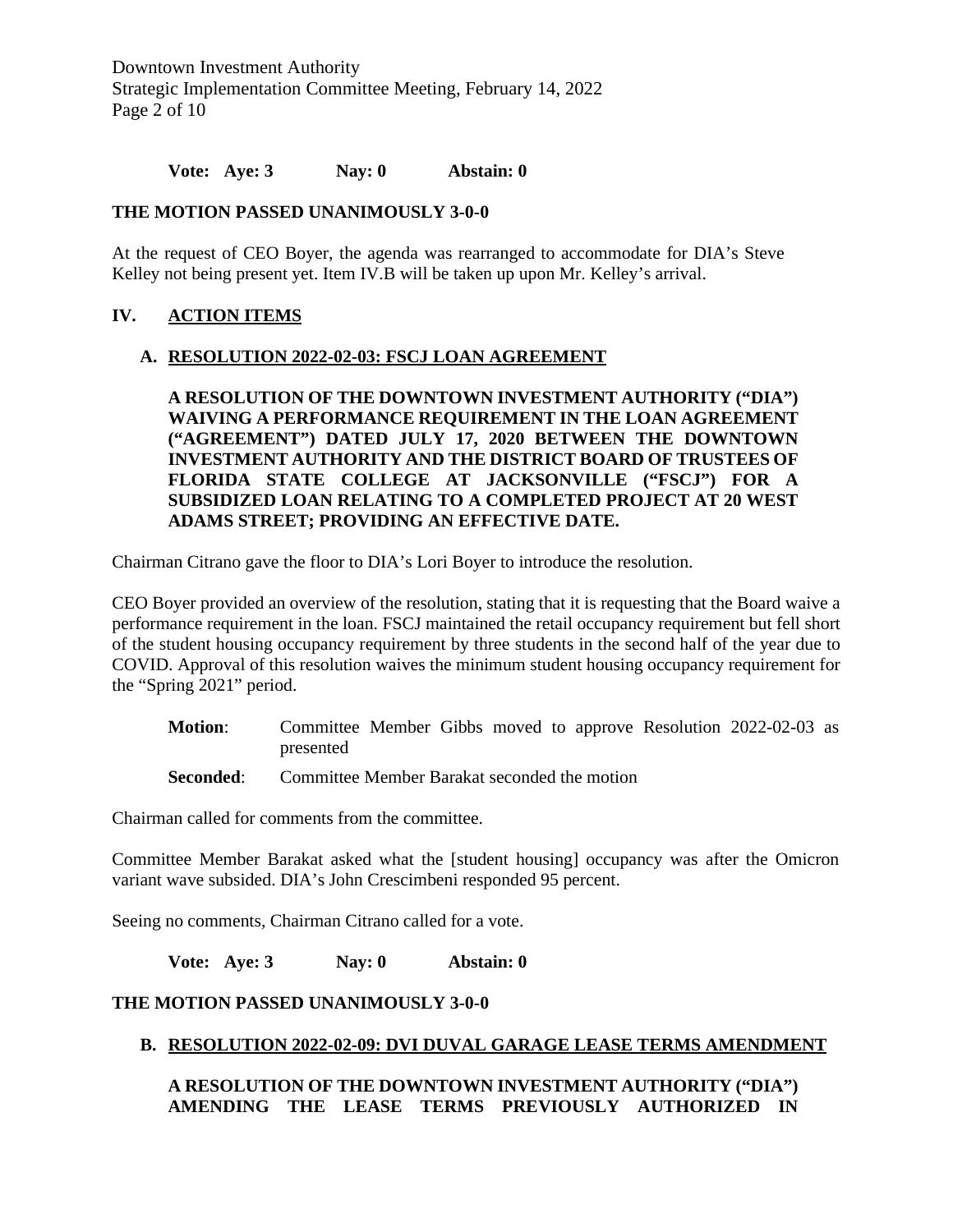Downtown Investment Authority Strategic Implementation Committee Meeting, February 14, 2022 Page 3 of 10

> **RESOLUTION 2021-11-04 REGARDING THE LEASE OF SPACE WITHIN THE DUVAL STREET PARKING GARAGE DEPICTED ON EXHIBIT A (THE "LEASED PREMISES") TO DOWNTOWN VISION, INC. ("DVI") (THE "TENANT"); APPROVING THE TERMS AND CONDITIONS OF THE DISPOSITION OF THE LEASED PREMISES IN ACCORDANCE WITH THE MODIFIED LEASE TERMS SET FORTH ON REVISED EXHIBIT B; FINDING THAT THIS RESOLUTION FURTHERS THE BUSINESS INVESTMENT AND DEVELOPMENT ("BID") PLAN, INCLUDING THE COMMUNITY REDEVELOPMENT AREA PLAN; AUTHORIZING THE CEO OF THE DIA TO NEGOTIATE A LEASE, DISBURSEMENT AGREEMENT AND IF APPROPRIATE A REDEVELOPMENT AGREEMENT AND ASSOCIATED DOCUMENTS; AUTHORIZING THE CEO TO INITIATE THE FILING OF LEGISLATION WITH THE CITY COUNCIL AS MAY BE REQUIRED; AUTHORIZING THE CEO OF THE DIA TO TAKE ALL ACTION NECESSARY TO EFFECTUATE THE PURPOSES OF THIS RESOLUTION, INCLUDING THE EXECUTION OF A REDEVELOPMENT AGREEMENT, LEASE, DISBURSEMENT AGREEMENT OR FUNCTIONAL EQUIVALENTS; PROVIDING FOR AN EFFECTIVE DATE.**

Chairman Citrano called upon CEO Boyer to introduce the resolution.

CEO Boyer provided an overview of the resolution, stating that it amends Exhibit B of the term sheet at the direction of the administration. Adding that, so long as the funds received by Downtown Vision, Inc. (DVI) from other downtown contributors and property owners are greater than the amount of rent attributable to the garage, and the estimated amount of operating costs, DVI will not be charged rent for the term of the lease.

Committee Member Barakat stated for the record that he has filed a Form 8B and has been cleared to vote.

Chairman Citrano called for comments from the committee.

Committee Member Barakat spoke to the increased activity DVI will bring to the area.

- **Motion**: Committee Member Gibbs moved to approve Resolution 2022-02-09 as presented
- **Seconded:** Committee Member Barakat seconded the motion

Seeing no further comments, Chairman Citrano called for a vote.

**Vote: Aye: 3 Nay: 0 Abstain: 0** 

## **THE MOTION PASSED UNANIMOUSLY 3-0-0**

# **C. RESOLUTION 2022-02-05: HISTORIC MARKERS**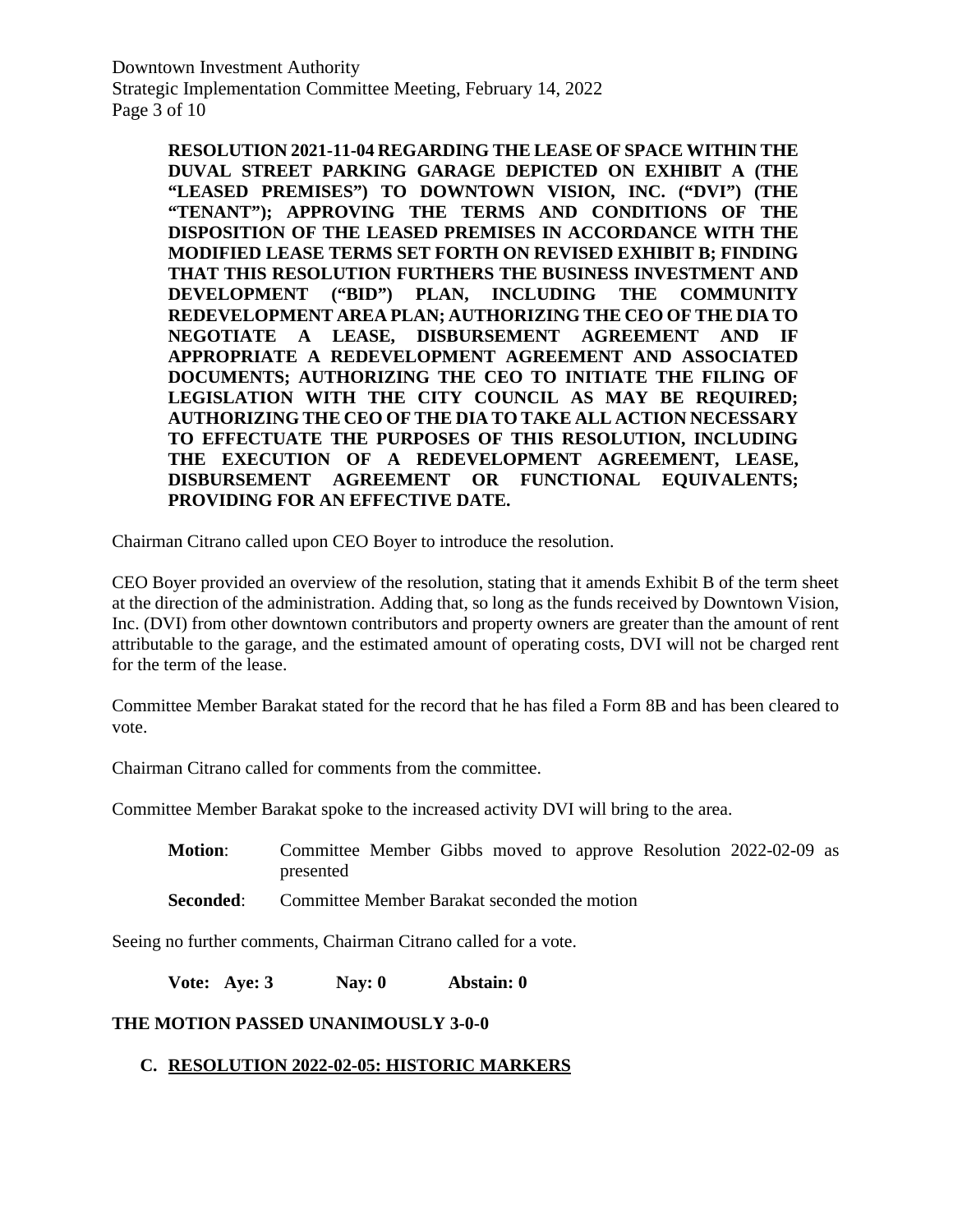Downtown Investment Authority Strategic Implementation Committee Meeting, February 14, 2022 Page 4 of 10

> **A RESOLUTION OF THE DOWNTOWN INVESTMENT AUTHORITY ("DIA") AUTHORIZING A TWELVE THOUSAND FIVE HUNDRED DOLLAR (\$12,500.00) CONTRIBUTION TO THE JACKSONVILLE HISTORICAL SOCIETY AS A CONTRIBUTION TO A PRIVATE ORGANIZATION IN ACCORDANCE WITH THE NORTHBANK CRA BUDGET TO SUPPORT ITS WORK TO DESIGN, COMPOSE, AND PLAN DEPLOYMENT OF APPROXIMATELY 50 MARKERS IDENTIFYING HISTORICALLY SIGNIFICANT BUILDINGS IN THE DIA JURISDICTION; INSTRUCTING ITS CHIEF EXECUTIVE OFFICER TO TAKE ALL NECESARRY ACTIONS TO EFFECTUATE THE PURPOSE OF THIS RESOLUTION; PROVIDING FOR AN EFFECTIVE DATE.**

Chairman Citrano called upon CEO Boyer to introduce the resolution.

CEO Boyer provided an overview of the resolution, stating that it provides a \$12,500 contribution to the Jacksonville Historical Society (JHS) to be used toward the design, content writing, development of a plan for sizes, materials and finishes for historic markers for 50 prioritized buildings and sites, all subject to DIA approval. The DIA has funding in the budget for this project.

- **Motion**: Committee Member Barakat moved to approve Resolution 2022-02-05 as presented
- **Seconded:** Committee Member Gibbs seconded the motion

Chairman Citrano called for comments from the committee.

Committee Member Gibbs asked if the signs will be uniform. CEO Boyer responded "yes," noting that they're currently looking at a bronze design and that there will be a couple alternatives.

CEO Boyer clarified for Committee Member Barakat that the locations will consist of properties in the national historic districts as well as local landmark structures.

Committee Member Adams asked if the property owners will be sought out for approval prior to purchasing the markers. CEO Boyer responded "yes," adding that in some cases the marker may be on the sidewalk and not fixed to a building.

Seeing no further comments, Chairman Citrano called for a vote.

**Vote: Aye: 3 Nay: 0 Abstain: 0** 

## **THE MOTION PASSED UNANIMOUSLY 3-0-0**

## **D. RESOLUTION 2022-02-06: JAX RIVER JAMS CONTRIBUTION**

**A RESOLUTION OF THE DOWNTOWN INVESTMENT AUTHORITY ("DIA") AUTHORIZING A FIFTY THOUSAND DOLLAR (\$50,000.00) EVENT CONTRIBUTION TO THE DOWNTOWN VISION, INC. TO SUPPORT THE JACKSONVILLE RIVER JAMS EVENT; AUTHORIZING THESE FUNDS FROM**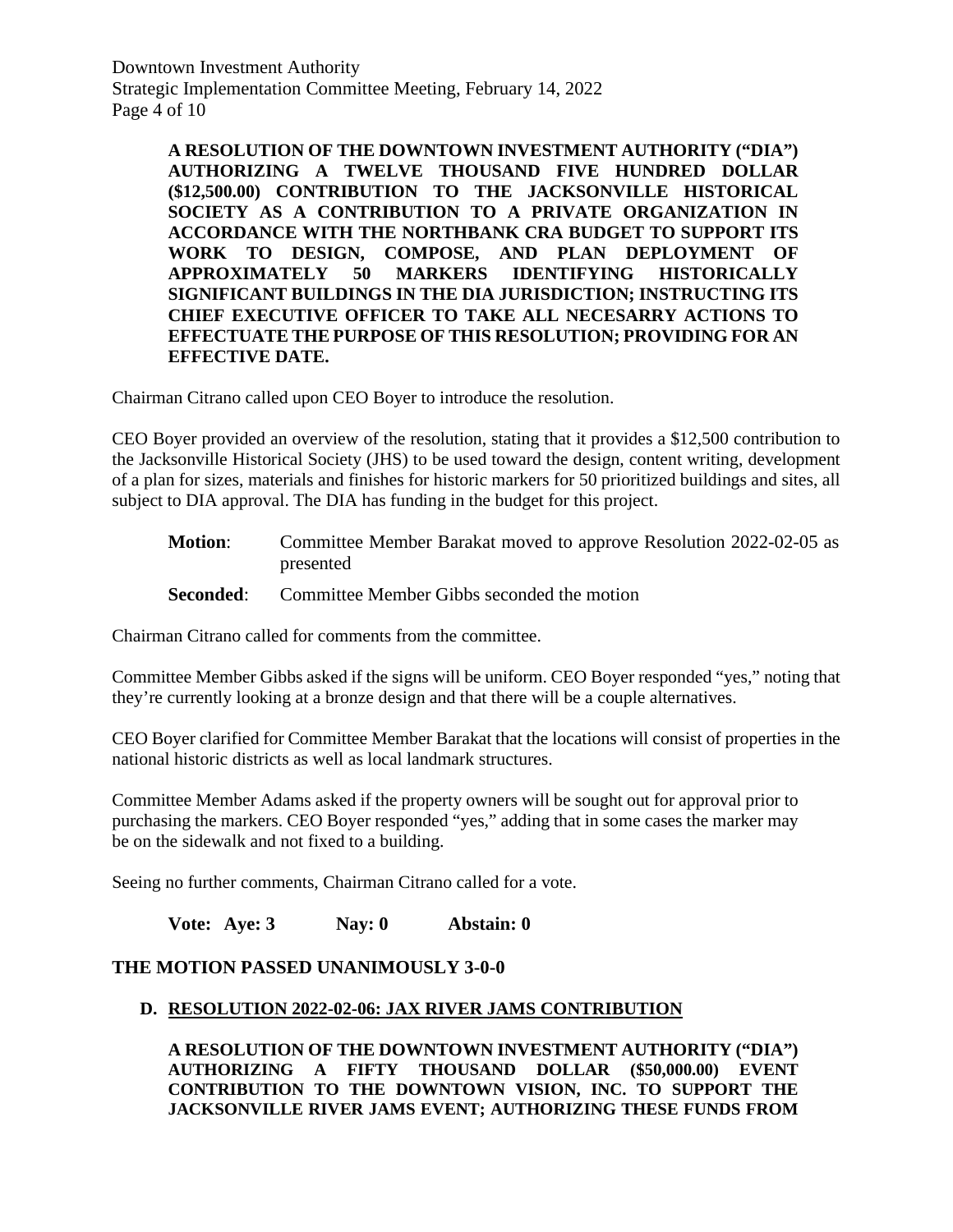Downtown Investment Authority Strategic Implementation Committee Meeting, February 14, 2022 Page 5 of 10

#### **THE DIA FISCAL YEAR 2021-2022 ADMINISTRATIVE BUDGET'S EVENT CONTRIBUTION FUNDS; AUTHORIZING ITS CHIEF EXECUTIVE OFFICER TO TAKE ALL NECESARRY ACTIONS TO EFFECTUATE THE PURPOSE OF THIS RESOLUTION, INCLUDING EXECUTION OF AN EVENT CONTRIBUTION AGREEMENT OR FUNCTIONAL EQUIVALENT THEREOF; PROVIDING FOR AN EFFECTIVE DATE.**

Chairman Citrano called upon CEO Boyer to introduce the resolution.

CEO Boyer provided an overview of the resolution, stating that it provides a \$50,000 event contribution to DVI for the Jax River Jams concert series.

- **Motion:** Committee Member Gibbs moved to approve Resolution 2022-02-06 as presented
- **Seconded:** Committee Member Barakat seconded the motion

Chairman Citrano called for comments from the committee.

Committee Member Gibbs asked if the contribution includes sponsorship recognition for DIA. DVI's Kat Hardwick responded that they are happy to include the DIA logo on all the advertisements that go out as well as on-site on the video boards.

Seeing no further comments, Chairman Citrano called for a vote.

**Vote: Aye: 3 Nay: 0 Abstain: 0** 

## **THE MOTION PASSED UNANIMOUSLY 3-0-0**

## **E. RESOLUTION 2022-02-07: JHS BICENTENNIAL CONTRIBUTION**

**A RESOLUTION OF THE DOWNTOWN INVESTMENT AUTHORITY ("DIA") AUTHORIZING A TWO THOUSAND FIVE HUNDRED DOLLAR (\$2,500.00) EVENT CONTRIBUTION TO THE JACKSONVILLE HISTORICAL SOCIETY TO SUPPORT THE JACKSONVILLE HISTORICAL CONSORTIUM'S HISTORIC EXHIBIT; AUTHORIZING THESE FUNDS FROM THE DOWNTOWN NORTHBANK CRA TRUST FUND'S EVENT CONTRIBUTION BUDGET; AUTHORIZING ITS CHIEF EXECUTIVE OFFICER TO TAKE ALL NECESARRY ACTIONS TO EFFECTUATE THE PURPOSE OF THIS RESOLUTION, INCLUDING EXECUTION OF AN EVENT CONTRIBUTION AGREEMENT OR FUNCTIONAL EQUIVALENT THEREOF; PROVIDING FOR AN EFFECTIVE DATE.**

Chairman Citrano called upon CEO Boyer to introduce the resolution.

CEO Boyer provided an overview of the resolution, stating that it provides a \$2,500 event contribution to the JHS to be used toward the Jacksonville Historic Consortium's historical exhibits.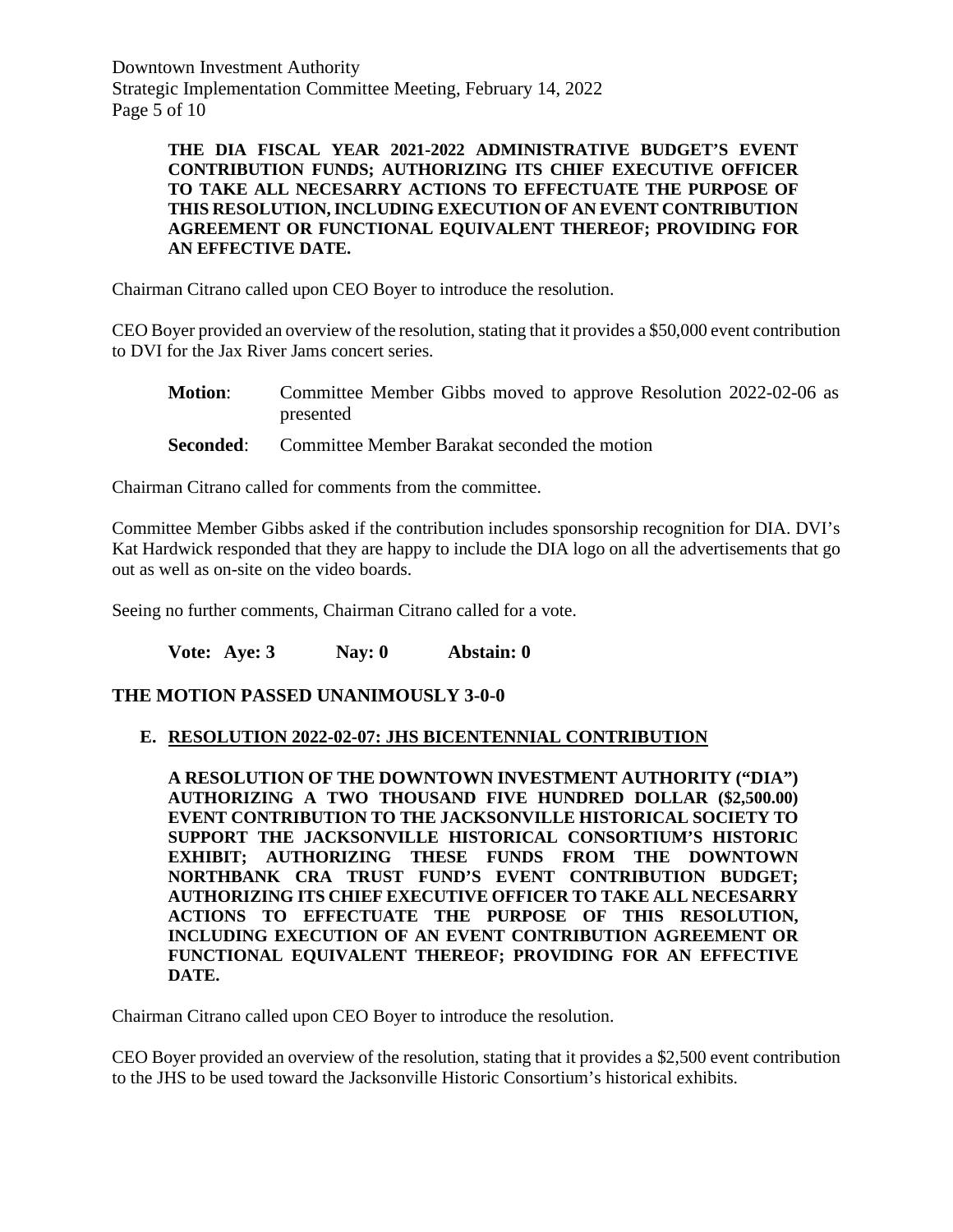Downtown Investment Authority Strategic Implementation Committee Meeting, February 14, 2022 Page 6 of 10

| <b>Motion:</b> | Committee Member Barakat moved to approve Resolution 2022-02-07 as |
|----------------|--------------------------------------------------------------------|
|                | presented                                                          |

**Seconded:** Committee Member Gibbs seconded the motion

Chairman Citrano called for comments from the committee.

Committee Member Barakat asked if the events will be taking place downtown. CEO Boyer responded that she believes they will.

Committee Member Gibbs asked if the DIA would receive recognition for sponsoring the event. DIA's Ina Mezini responded that the event will take place in City Hall, and she will follow up with JHS's Alan Bliss to find out if the DIA will receive promotional recognition.

Chairman Citrano commented that DIA contributions of this amount should not require DIA Board approval, and the CEO should be given the authority to use their discretion on such matters.

Chairman Citrano called for a vote.

**Vote: Aye: 3 Nay: 0 Abstain: 0** 

## **THE MOTION PASSED UNANIMOUSLY 3-0-0**

#### **F. RESOLUTION 2022-02-04: ARTEA MULTI-FAMILY**

**A RESOLUTION OF THE DOWNTOWN INVESTMENT AUTHORITY RECOMMENDING CITY COUNCIL APPROVAL OF A MARKET RATE MULTI-FAMILY HOUSING RECAPTURE ENHANCED VALUE GRANT ("REV GRANT"), AUTHORIZING THE CHIEF EXECUTIVE OFFICER (THE "CEO") TO NEGOTIATE A REDEVELOPMENT AGREEMENT REGARDING THE SAME BETWEEN THE CITY OF JACKSONVILLE, DOWNTOWN INVESTMENT AUTHORITY, AND CLL ARTEÁ, LLC (OR SIMILAR SINGLE PURPOSE ENTITY TO BE FORMED); AUTHORIZING THE CEO OF THE DOWNTOWN INVESTMENT TO EXECUTE SUCH AGREEMENT; PROVIDING AN EFFECTIVE DATE.**

Chairman Citrano called upon Mr. Kelley to introduce the resolution.

Mr. Kelley provided an overview of the resolution, stating that it seeks approval of a Recapture Enhanced Value Grant (REV Grant) for a 340-unit multi-family development with a structured parking facility along Broadcast Place on the Southbank.

Chairman Citrano called for comments from the committee.

Responding to a question from Committee Member Barakat regarding the intent of Category 3 with the Program Parameters for the REV Calculation, Mr. Kelley spoke to the 7,000 sq ft of space in the leasing office area, and to the central courtyard space where the developer has proposed various programming (e.g., events, pop-up restaurants, farmers markets). It was noted that the developer can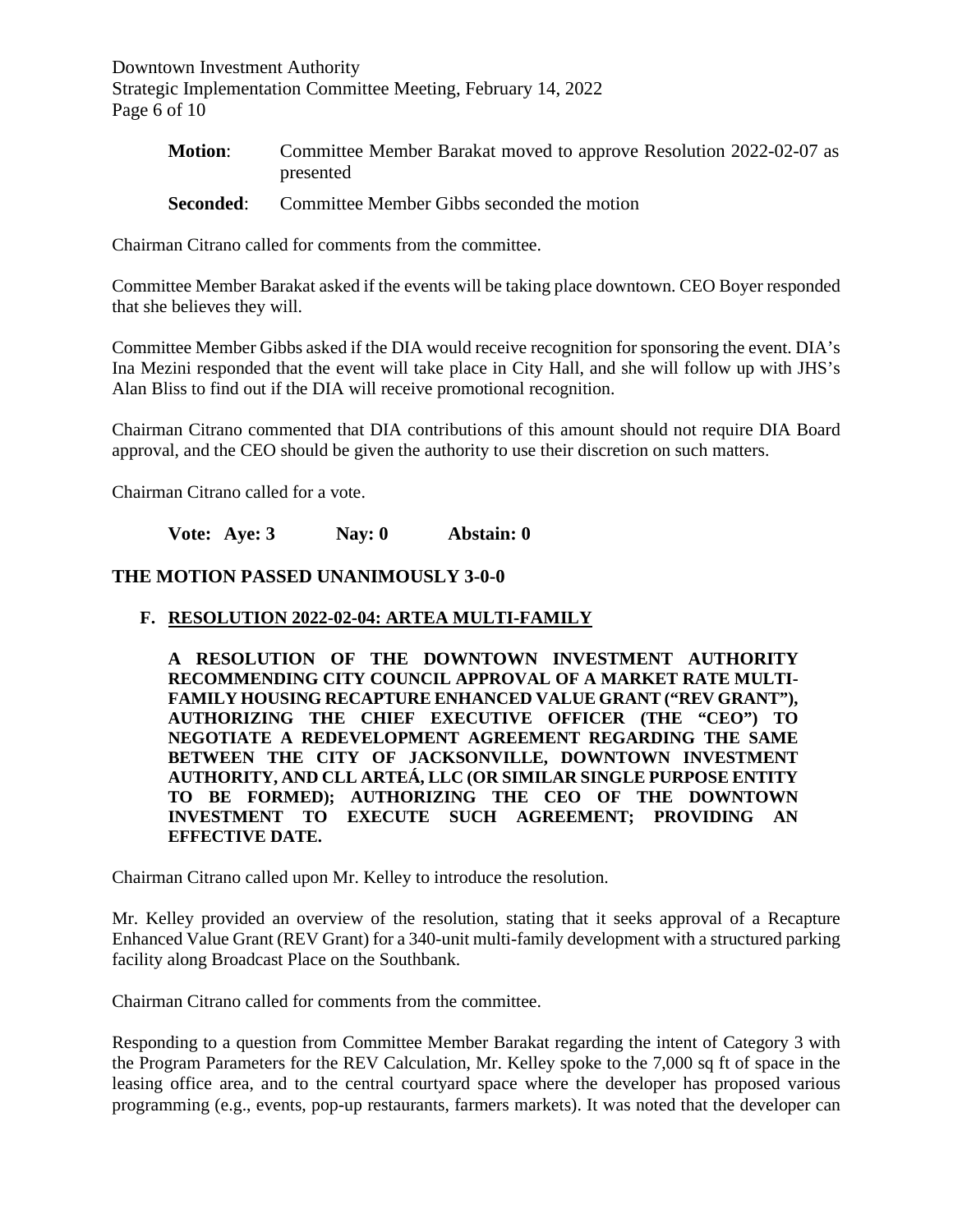Downtown Investment Authority Strategic Implementation Committee Meeting, February 14, 2022 Page 7 of 10

earn an additional 5 percent in such year if the Indoor Amenity Space is used for programming that benefits the general public not less than eight days per month, and for a minimum of six hours per day of use.

- **Motion:** Committee Member Gibbs moved to approve Resolution 2022-02-04 as presented
- **Seconded:** Committee Member Barakat seconded the motion

Mr. Kelley clarified for Committee Member Gibbs that there is only one rooftop amenity space on the development and that it can be reserved by the public for special events.

Chairman Citrano asked for clarification on the Strategic Housing Area mentioned in bullet 6 under REV Calculation. Mr. Kelley and CEO Boyer explained that the property does not fall within a designated Strategic Housing Area and that so far there are none within Downtown other than specific designated parcels.

Chairman Citrano called for a vote.

**Vote: Aye: 3 Nay: 0 Abstain: 0** 

## **THE MOTION PASSED UNANIMOUSLY 3-0-0**

#### **V. DISCUSSION AND RECOMMENDATIONS**

## **A. BID & CRA ORDINANCE CODE CHANGES**

Chairman Citrano gave the floor to CEO Boyer to present the item.

CEO Boyer reported on the 2022 BID & CRA Ordinance Code changes.

- 1) No Council approval required for the DIA to dispose of property with a sales price equal to or greater than the appraised fair market value, not to exceed a fair market value of \$500,000.
- 2) Allow DIA to dispose of property for a sales price less than the appraised fair market value so long as:
	- a. Fair market value does not exceed \$250,000;
	- b. The Return on Investment is greater than or equal to 1;
	- c. The ROI calculation is verified by the Council Auditors Office; and
	- d. And the "fair value," pursuant to F.S. 163.380(2), is equal to or greater than the sales price
- 3) DIA has authority to approve COJ REV grants through 2046 tax year, to be payable spring 2047 without council approval.
- 4) DIA has authority to grant City Public Investment Policy incentives that are funded with TIF increment without further Council approval (i.e. business REV and QTI).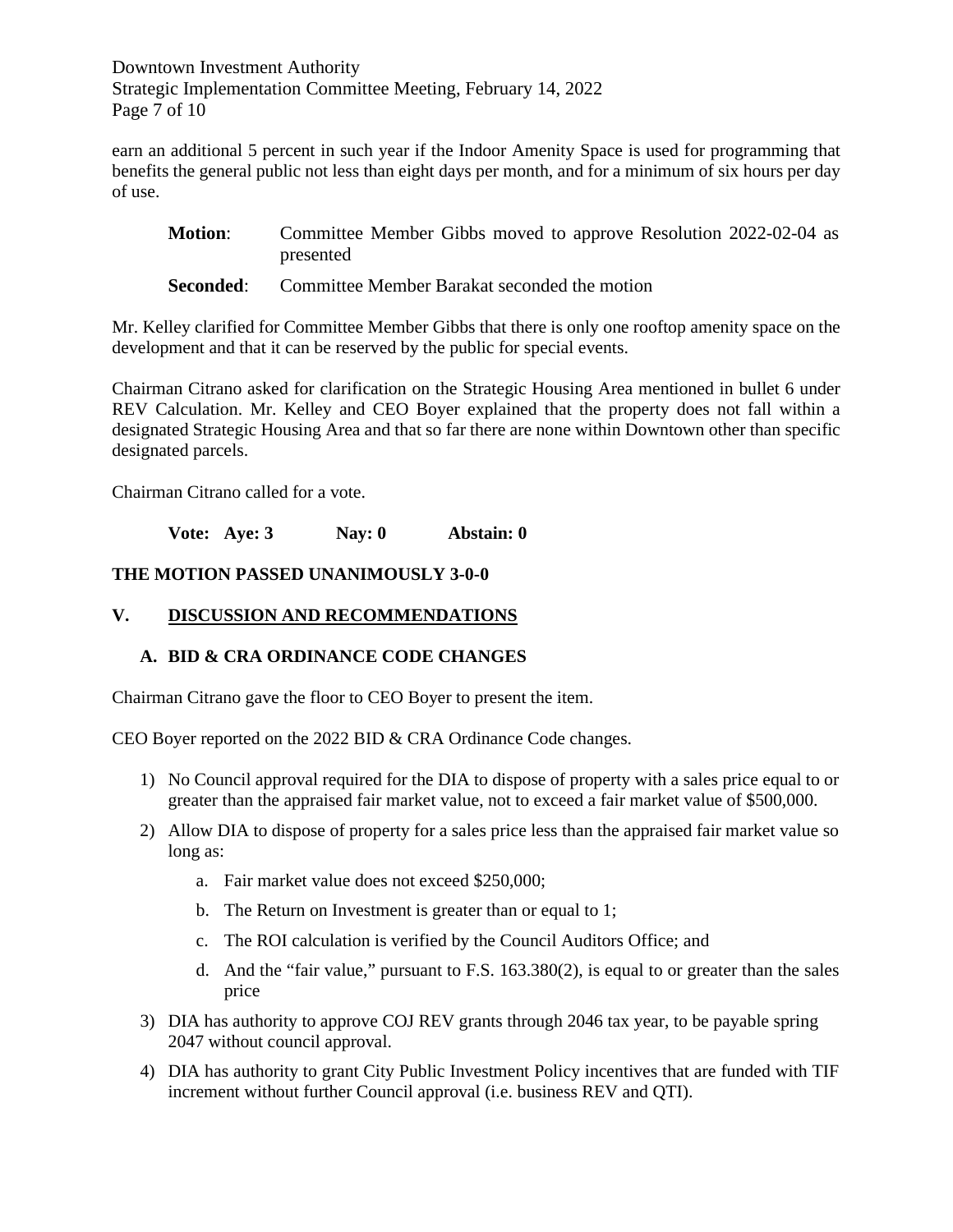Downtown Investment Authority Strategic Implementation Committee Meeting, February 14, 2022 Page 8 of 10

- 5) DIA has the authority to enter into contracts valued at less than "x" , if funds are DIA resource or already budgeted, without Council approval of contract authority.
- 6) Allow DIA to enter into a form Cost Disbursement Agreement for public projects currently identified in CIP so long as no additional funds are required and the project will be completed in the identified year, thereby avoiding any accelerated payments.

There are also appropriations to accompany plan adoption in the amount of \$1M from General Fund to establish the Commercial Revitalization Program (Office incentive) as well as various amendments to the Downtown Zoning Overlay in a separate bill.

Committee Member Gibbs asked how often a scenario arises where the DIA has to go through City Council to dispose of a property. CEO Boyer responded that it happens frequently and provided several examples.

Responding to a question from Committee Member Barakat, CEO Boyer stated that there have been other changes to the code in the past few years.

Committee Member Barakat asked if \$500,000 is a high enough threshold considering the rising value of downtown real estate. CEO Boyer stated that she is unsure what the right number should be but agreed to investigate increasing the threshold at the request of Committee Member Barakat.

CEO Boyer clarified for Committee Member Citrano that the DIA still would work with the Office of General Counsel (OGC) when entering contracts valued at less than "x."

DIA's Lori Radcliffe-Meyers reported on the proposed amendments to the Downtown Zoning Overlay, stating that the amendments seek to ensure that the design guidelines are in line with and clearly communicated within the Ordinance Code.

Responding to a question from Committee Member Barakat, Mrs. Radcliffe-Meyers stated that the language for the changes is currently being drafted and has not yet been submitted to the Board.

# **B. STAFFING**

CEO Boyer reported on DIA's organizational structure and spoke to the various positions that DIA is seeking to fulfill in the future.

Current Positions (in no specific order):

- Chief Executive Officer
- Director of Downtown Real Estate and Development
- Communication and Marketing Specialist
- Operations Manager
- Redevelopment Coordinator
- Administrative Assistant
- Financial Analyst
- Contract and Regulatory Compliance Manager
- Public Parking Officer/Office of Public Parking Staff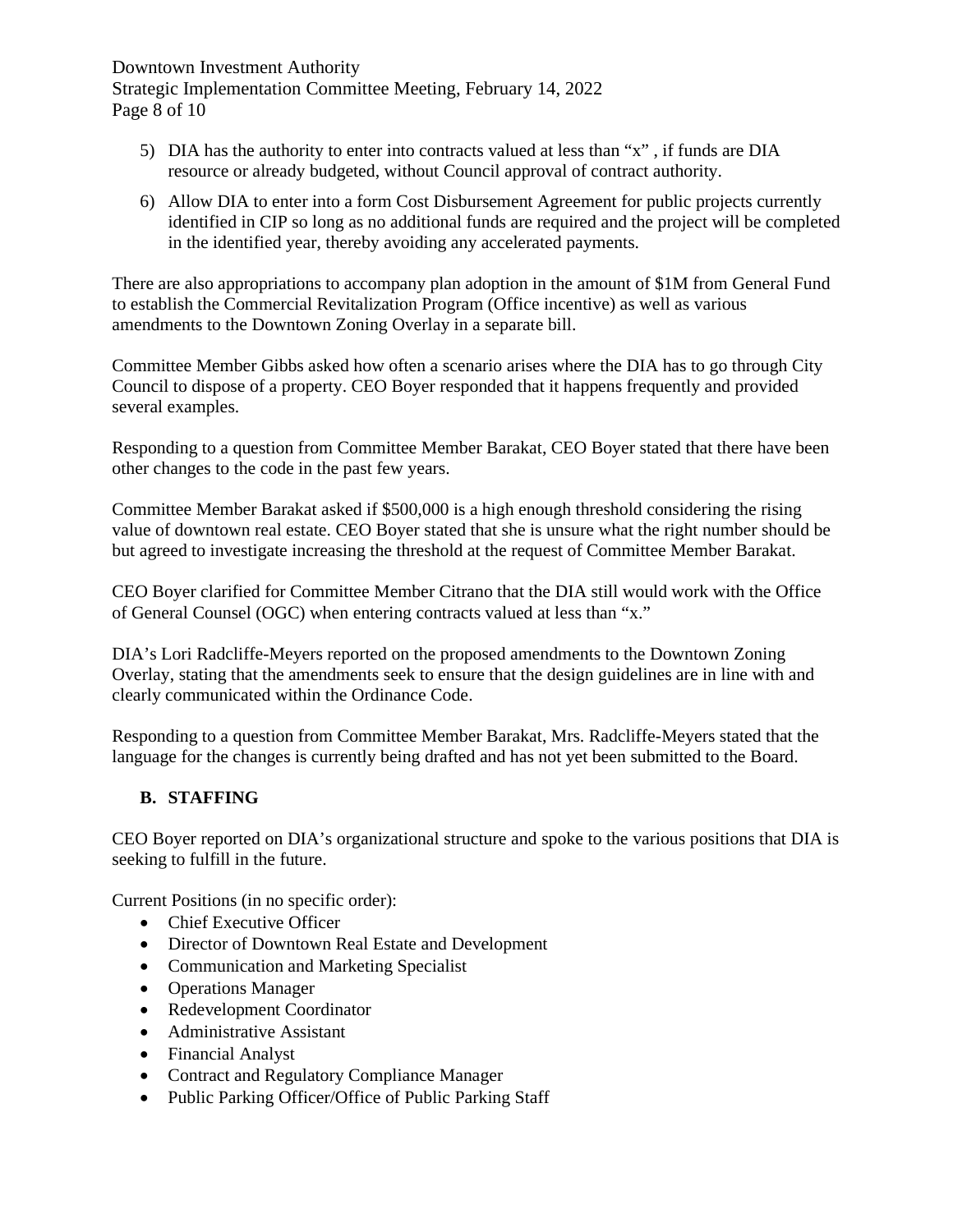Downtown Investment Authority Strategic Implementation Committee Meeting, February 14, 2022 Page 9 of 10

• Project Manager (vacant)

Needed Positions (in order of priority):

- Parking Manager (1)
- Downtown Activation & Programs Manager (2)
- Property Disposition & Real Estate Specialist (2)
- Procurement & Research Specialist (3)
- Contract Manager (3)
- Downtown Capital Projects & Maintenance Coordinator (3)
- Grant Writer (4)

Chairman Citrano opened the floor for comments.

Committee Member Barakat acknowledged that the DIA as well as the City has not kept up with the market, adding that the development community has expressed concerns that the City is bogged down and moving slowly.

CEO Boyer commented that the Board can suggest the addition of positions when the BID & CRA update legislation is filed, or they can wait until next budget year which means those positions wouldn't be filled until about a year from now.

Chairman Citrano spoke in support of pursuing additional DIA staff and to the importance of getting to the smaller projects, programs, and development opportunities, especially while the market is prime. He then asked what the estimated cost would be to bring in additional staff. CEO Boyer estimated \$500,000 and explained that the number of DIA staff has to be approved by City Council.

## **C. Self Storage**

CEO Boyer reported on the Self Storage legislation sponsored by Council Member Gaffney which seeks to allow self-storage facilities as permissible uses by exception in every district in downtown subject to certain design guidelines. Currently they are only permissible in the LaVilla and Brooklyn districts. She then spoke to the zoning maps provided to committee members that show where storage facilities are allowed outside of the overlay boundary as well as where existing storage facilities are located.

Steve Diebenow, of Driver, McAfee, Hawthorne & Diebenow, PLLC, representing CM Gaffney, spoke to the need for self-storage facilities in the downtown area, describing the legislation as "market driven." He also stated that he is in agreement with the recommendations provided by the Downtown Development Review Board (DDRB).

Committee Member Barakat commented that self-storage facilities are not the highest and best use for land within the downtown overlay, adding that there is opportunity for self-storage facilities outside of the downtown overlay that can still serve downtown residents.

Committee Member Gibbs stated that he believes there is a demand for self-storage facilities downtown.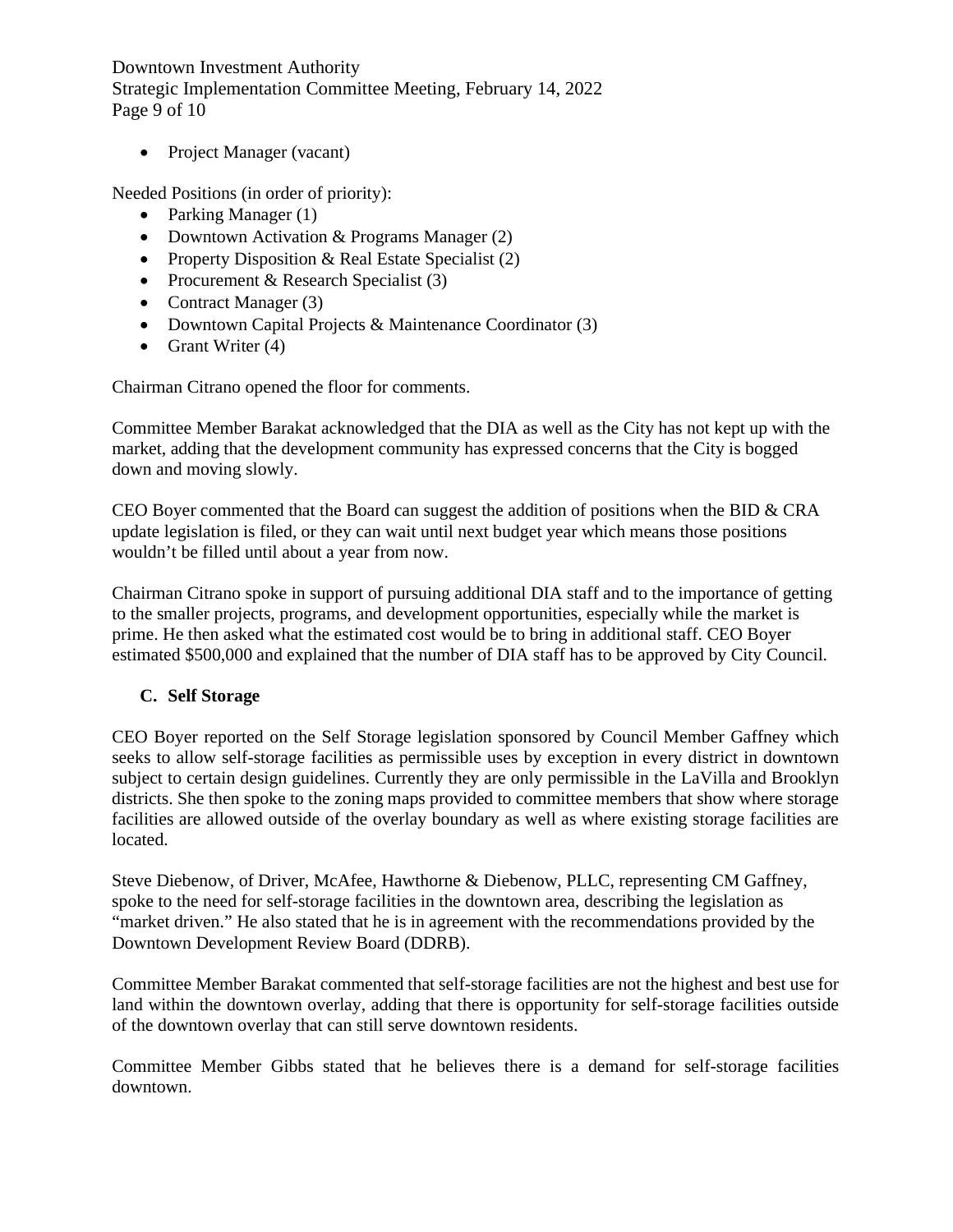Downtown Investment Authority Strategic Implementation Committee Meeting, February 14, 2022 Page 10 of 10

Responding to a question from Chairman Citrano, Committee Member Barakat stated that he is openminded to allowing it as a permissible use along the perimeter of the boundaries.

- **Motion:** Committee Member Gibbs moved to approve Resolution 2022-01-07 with recommendations 1-5, 6, and 8
- **Seconded**: None

Chairman Citrano asked about the parking for the proposed self-storage facility on the Southbank. Mr. Diebenow responded that it is envisioned to be surface parking enclosed in the building itself.

The committee agreed to take up the discussion at a later date  $-i$  f not at the upcoming Board workshop, then at the regular Board meeting.

Committee Member Barakat asked staff to bring a map to the next meeting that would inform the committee as to what exactly a 2-block radius along the perimeter would entail.

# **VI. ADJOURNMENT**

Chairman Barakat adjourned the meeting at 3:34 p.m.

*The written minutes for this meeting are only an overview of what was discussed. For verbatim comments of this meeting, a recording is available upon request. Please contact Xzavier Chisholm at [xchisholm@coj.net](mailto:xchisholm@coj.net) to acquire a recording of the meeting.*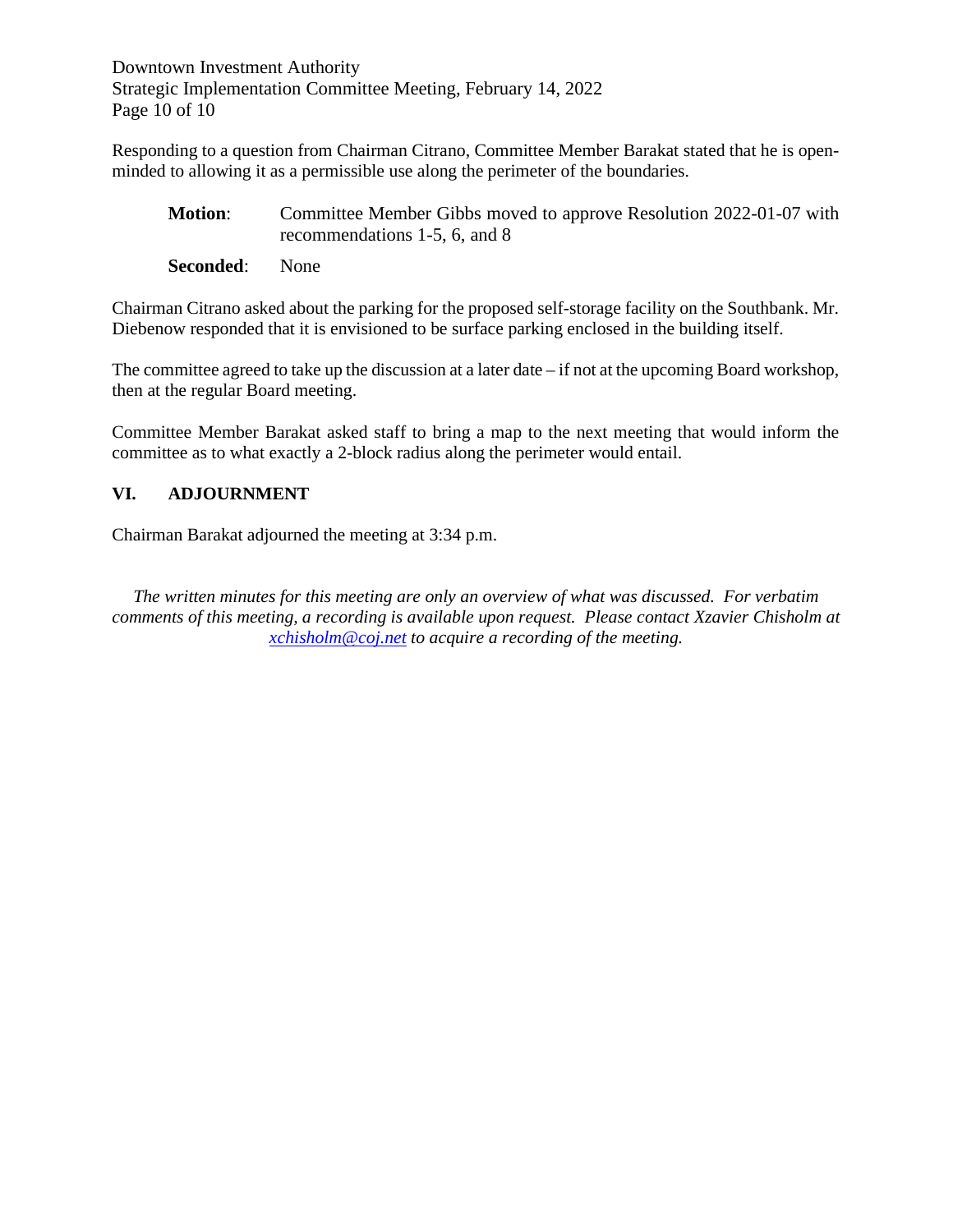**TAB IV**

**RESOLUTION 2022-03-03: DIA STAFFING**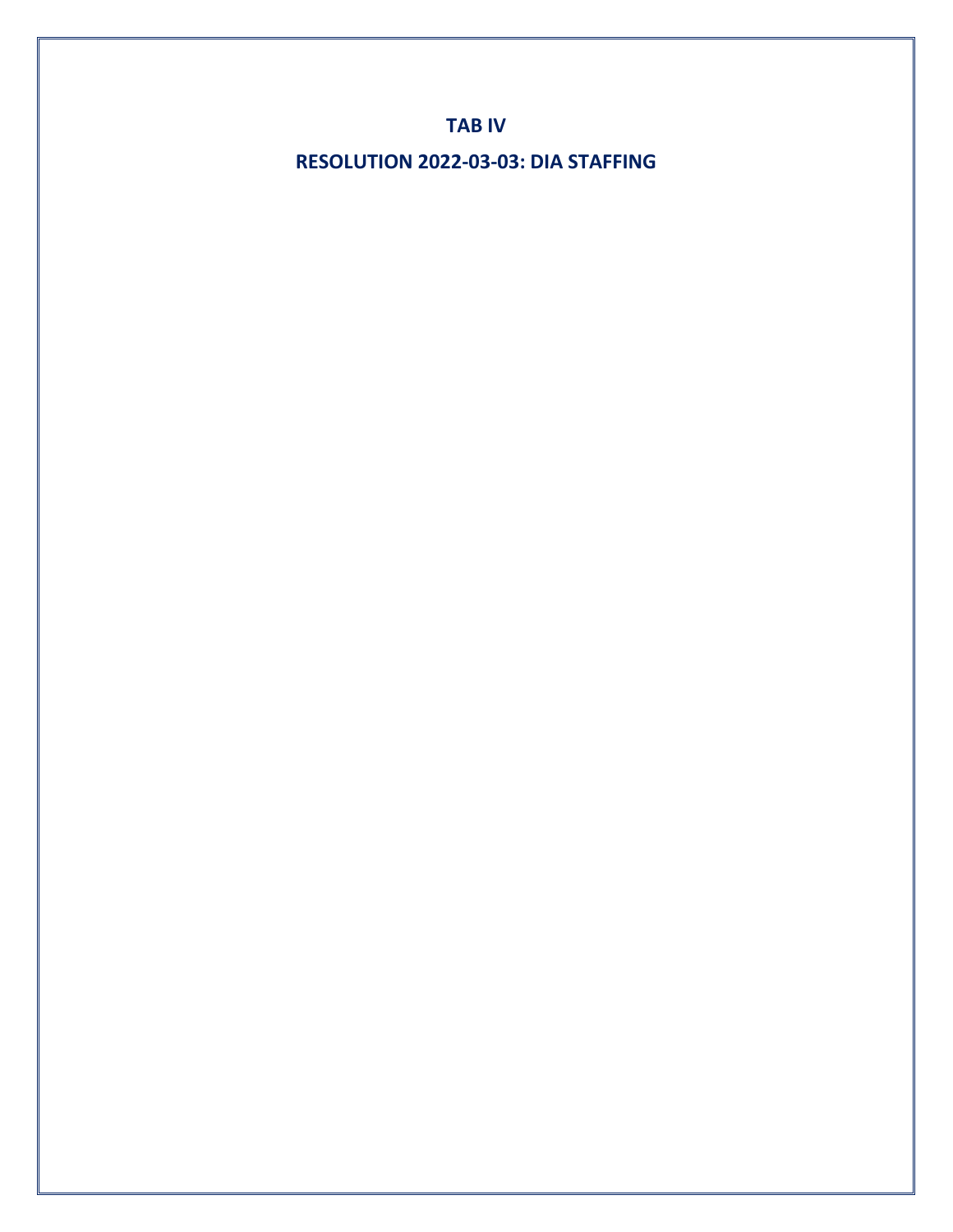**TAB V RESOLUTION 2022-03-04: MAYO CLINIC PARKING AGREEMENT**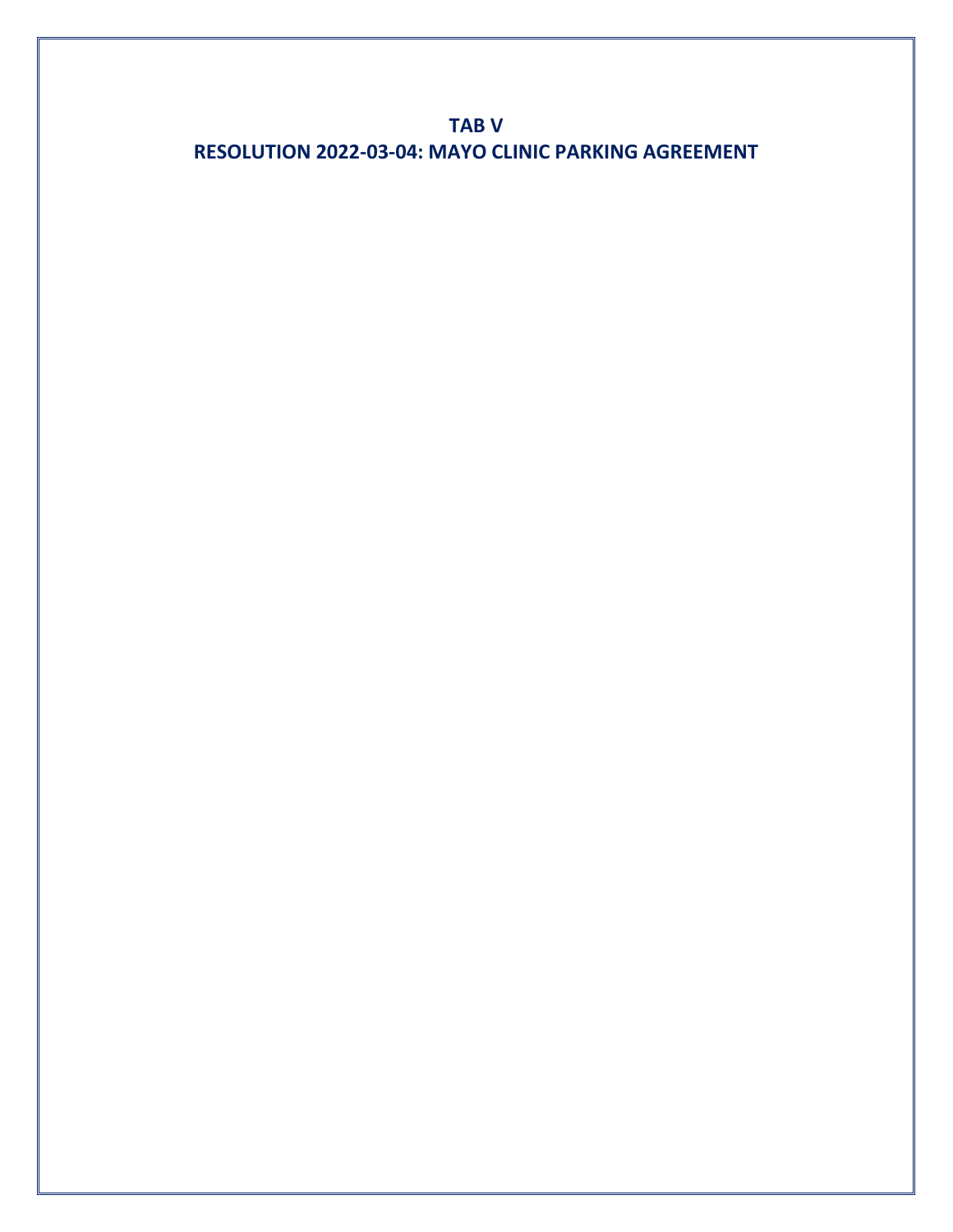**TAB VI RESOLUTION 2022-03-05: FURCHGOTT'S BUILDING DPRP**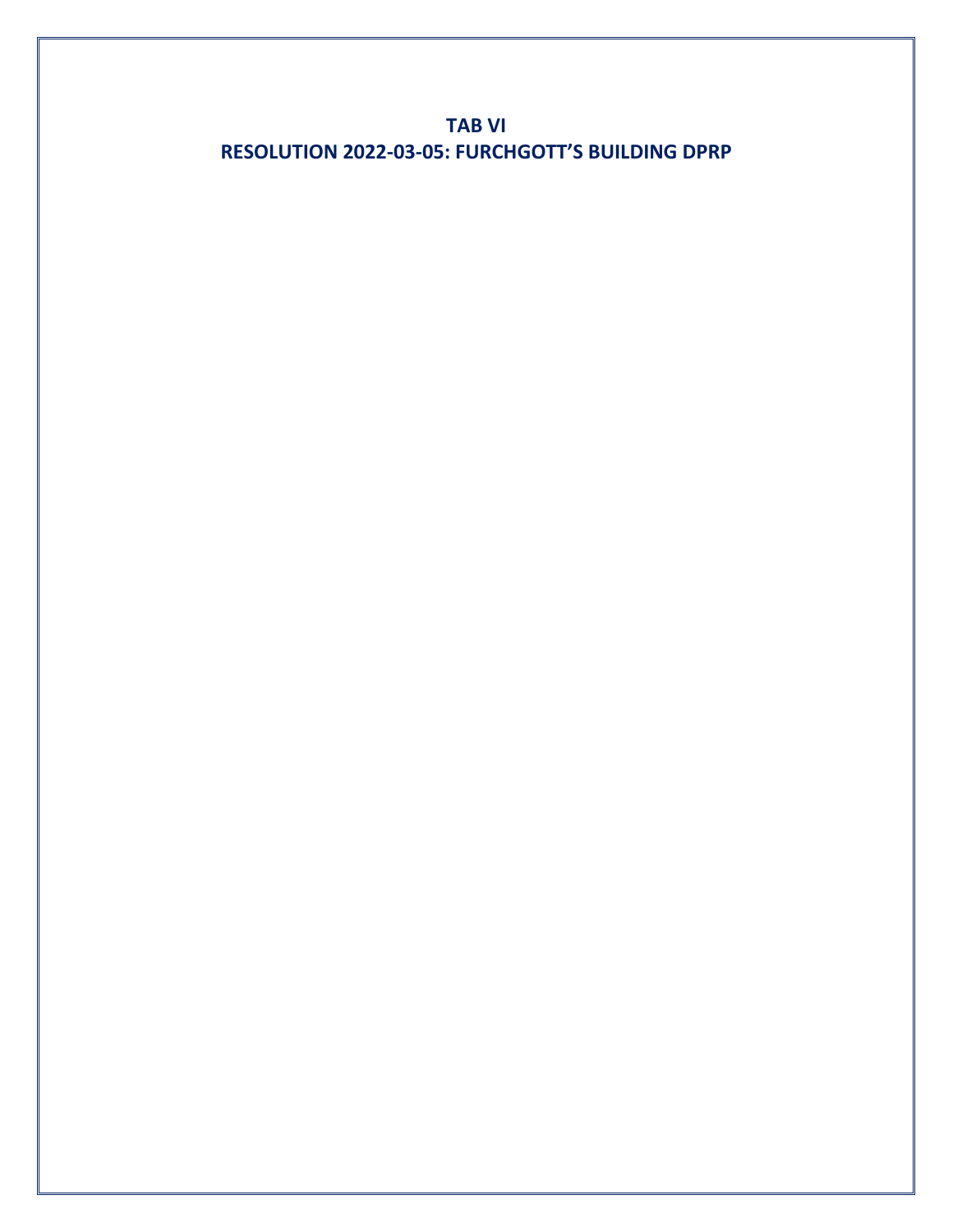#### **RESOLUTION 2022-03-05**

**A RESOLUTION OF THE DOWNTOWN INVESTMENT AUTHORITY ("DIA") RECOMMENDING THAT CITY COUNCIL APPROVE A DOWNTOWN PRESERVATION AND REVITALIZATION PROGRAM FORGIVABLE LOAN PACKAGE FOR REHABILITION OF THE BUILDING LOCATED AT 128 W ADAMS ST (THE "PROPERTY") PURSUANT TO A REDEVELOPMENT AGREEMENT WITH LOTUS COMMERCIAL USA, LLC OR ASSIGNS ("OWNER" OR "DEVELOPER"); FINDING THAT THE PLAN OF DEVELOPMENT IS CONSISTENT WITH THE DIA'S BUSINESS INVESTMENT AND DEVELOPMENT PLAN ("BID PLAN") AND THE DOWNTOWN NORTHBANK COMMUNITY REDEVELOPMENT AREA PLAN ("CRA PLAN"); AUTHORIZING THE CHIEF EXECUTIVE OFFICER TO EXECUTE THE CONTRACTS AND DOCUMENTS AND OTHERWISE TAKE ALL NECESSARY ACTION IN CONNECTION THEREWITH TO EFFECTUATE THE PURPOSES OF THIS RESOLUTION; PROVIDING AN EFFECTIVE DATE.** 

**WHEREAS**, Lotus Commercial USA, LLC is the owner of the Property and the building located on the Property which has been designated local historic landmark by the Jacksonville City Council in Ordinance 2021-0657and is a contributing building located within the National Historic District of Downtown and within the boundaries of the Downtown Northbank CRA; and

**WHEREAS,** the Developer proposes to rehabilitate the Property to provide a minimum of 34,600 square feet of leasable space as a mixed-use property in the Central Core District of Downtown Jacksonville; and

**WHEREAS**, the increased private capital investment totaling not less than \$17,710,920 in real property will increase the county ad valorem tax base over the useful life of the assets, will add to the entertainment options for residents and visitors in Downtown Jacksonville; and

**WHEREAS**, the Strategic Implementation Committee of the Downtown Investment Authority ("DIA") met on March 14, 2022, to consider the recommendation of DPRP Program Forgivable Loans in accordance with the program guidelines established by City Council in accordance with the terms contained in the term sheet attached hereto as Exhibit A; and

**NOW THEREFORE, BE IT RESOLVED**, by the Downtown Investment Authority:

**Section 1.** The DIA finds that the recitals set forth above are true and correct and are incorporated herein by this reference.

**Section 2.** The DIA instructs the Chief Executive Officer of the Downtown Investment Authority to take all necessary actions, including the filing of legislation before the City Council, to seek DPRP funding of up to **\$7,150,688** pursuant to the Downtown Historic Preservation and Revitalization Program guidelines in accordance with the terms set forth on the term sheet attached hereto as Exhibit A.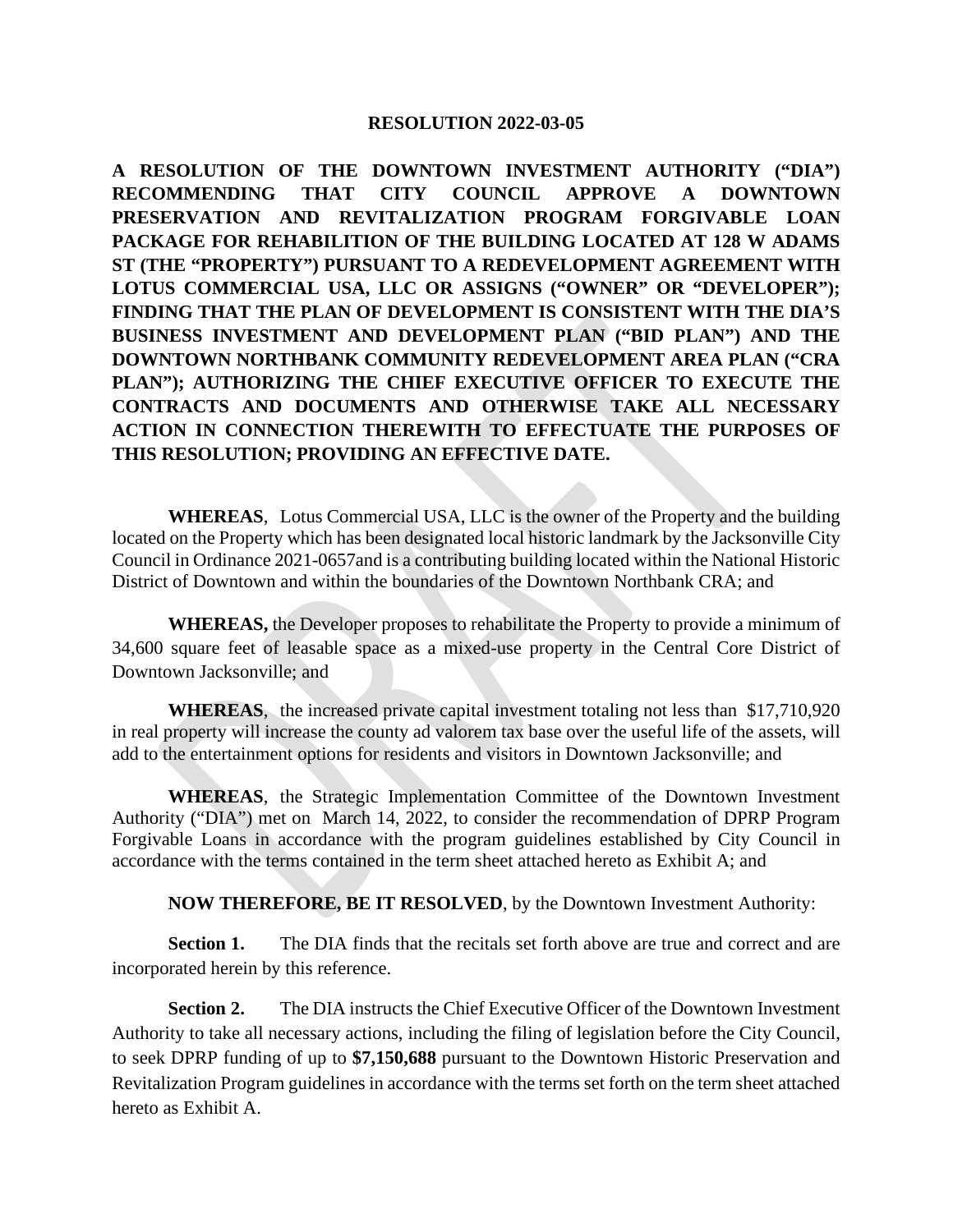### RESOLUTION 2022-03-05 PAGE 2

\_\_\_\_\_\_\_\_\_\_\_\_\_\_\_\_\_\_\_\_\_\_

**Section 3.** The Chief Executive Officer is hereby authorized to execute the contracts and documents and otherwise take all necessary action in connection therewith to effectuate the purposes of this Resolution.

**Section 4.** The Effective Date of this Resolution is the date upon execution of this Resolution by the Chair of the DIA Board.

WITNESS: **DOWNTOWN INVESTMENT AUTHORITY**

W. Braxton Gillam IV, Esq., Chairman Date

VOTE: In Favor: \_\_\_\_\_\_\_\_ Opposed: \_\_\_\_\_\_\_\_ Abstained: \_\_\_\_\_\_\_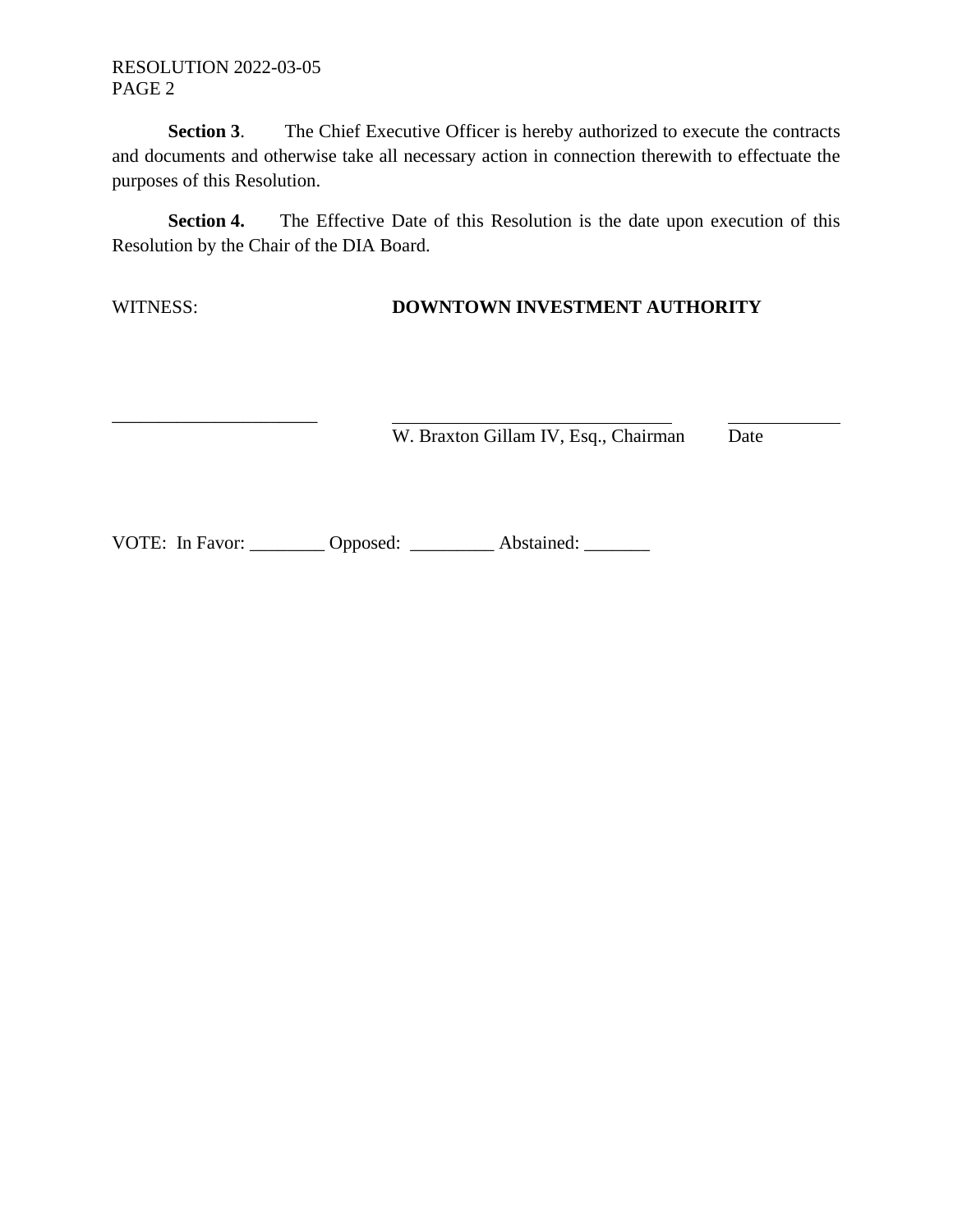## **Exhibit A:**

# **DOWNTOWN PRESERVATION AND REVITALIZATION PROGRAM TERM SHEET**

# **FURCHGOTT'S BUILDING 128 W. Adams, Jacksonville FL 32202**

**Project:** The project comprises the redevelopment of the historic Furchgott's Building in the Central Core District of Downtown Jacksonville utilizing funding through the Downtown Preservation and Revitalization Program ("DPRP").

The building located at 128 W. Adams, RE#073739-0000, is a historic five-story building with basement consisting of approximately 65,000 gross square feet and built in 1907. Upon completion, the building will provide approximately 30,700 square feet of leasable residential living space within 40 proposed residential units and approximately 3,870 square feet of rentable square feet of commercial/retail space on the ground floor. Renovations proposed include, but are not limited to, window replacement, roof repairs, returning three elevators to working condition, replacement of an egress stairwell, providing for ADA accessibility as required, fire alarm, sprinkler system, exterior repairs, and paint.

**Developer/ Applicant / Borrower:** Lotus Commercial USA, LLC ("Owner") James and Soo Gilvarry

| <b>Total Development Costs (estimate):</b>        | \$17,970,730                             |
|---------------------------------------------------|------------------------------------------|
| <b>Total Development Costs (as underwritten):</b> | \$17,710,920                             |
| <b>Equity (proposed):</b>                         | $$2,700,000$ (15.0% of Underwritten TDC) |

**City Funding:** No more than **\$1,536,350** (through the City of Jacksonville Downtown Investment Authority), as follows:

|              | <b>Historic</b>        |                        |                       |              |
|--------------|------------------------|------------------------|-----------------------|--------------|
|              | Preservation,          |                        |                       |              |
|              | Restoration, and       |                        |                       |              |
|              | <b>Rehabilitation</b>  | <b>Code Compliance</b> |                       |              |
|              | <b>Forgivable Loan</b> | <b>Forgivable Loan</b> | <b>DPRP Deferred</b>  |              |
|              | (HPRR)                 | (CCR)                  | <b>Principal Loan</b> | <b>TOTAL</b> |
| <b>TOTAL</b> | \$2,846,162            | \$2,874,390            | \$1,430,138           | \$7,150,688  |

At this level, the incentive structure and funding under the DPRP will be subject to further approvals by the Jacksonville City Council.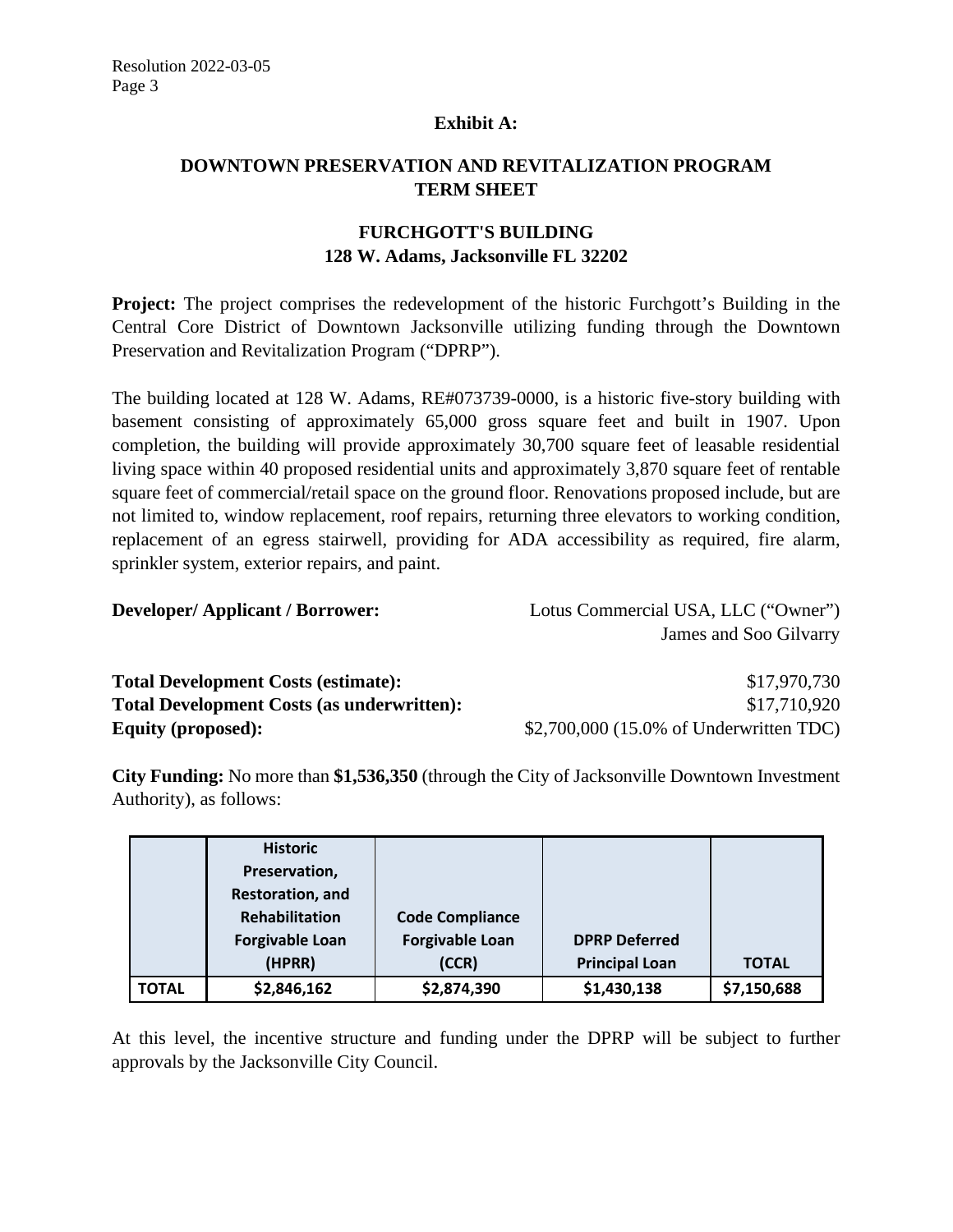To be eligible for funding, all work must be reviewed and approved by the Planning and Development Department for consistency with the United States Secretary of Interior Standards and applicable design guidelines during application processing and for verification upon completion and request for funding under terms defined further herein.

**Budget.** The construction budget reviewed and approved by the DIA in the total amount of FOURTEEN MILLION SIX HUNDRED SIXTY FIVE THOUSAND ONE HUNDRED AND FOUR DOLLARS AND ZERO CENTS (the "Total Budget Amount"), which includes Construction Costs to be incurred in each of the funding categories (each, a "Funding Category") and in the minimum amounts (each a "Funding Category Minimum") set forth in the table below:

| <b>Funding Category</b>        | <b>Funding Category Minimum</b> |  |  |  |  |
|--------------------------------|---------------------------------|--|--|--|--|
| <b>Interior Rehabilitation</b> | \$4,367,624                     |  |  |  |  |
| <b>Interior Restoration</b>    | 588,000                         |  |  |  |  |
| Exterior                       | \$1,573,868                     |  |  |  |  |
| Code Compliance                | \$4,628,645                     |  |  |  |  |
| General Requirements/Other     | \$2,528,525                     |  |  |  |  |
| N/A <sup>1</sup>               | 978,442                         |  |  |  |  |
| <b>Total Budget Amount:</b>    | \$14,665,104                    |  |  |  |  |

1 The category "N/A" is not required to be met as a Funding Category Minimum for reimbursement of other categories under the DPRP. For further clarity, there will be no reimbursement for expenditures categorized as "N/A" in the construction budget.

**Minimum Expenditures**: In order to be eligible for the maximum amount of the DPRP Loan, the Developer must provide evidence and documentation prior to the applicable DPRP Loan closing, sufficient to demonstrate to the DIA in its sole but reasonable discretion, the following:

- (i) a total equity capital contribution of at least TWO MILLION SEVEN HUNDRED THOUSAND DOLLARS AND NO/100 (\$2,700,000.00) (the "Required Equity");
- (ii) Total Development Costs incurred of at least SEVENTEEN MILLION SEVEN HUNDRED TEN THOUSAND NINE HUNDRED TWENTY DOLLARS AND NO/100 \$17,710,920) which shall exclude holding costs, tangible personal property (IT, FF&E), marketing, third party costs for risk management, and loan fees (the "Minimum Total Development Costs");
- (iii) Total Construction Costs incurred of at least the Total Budget Amount (the "Minimum Total Construction Costs"), and
- (iv) Construction Costs incurred of at least the Funding Category Minimum with respect to each respective Funding Category.

Notwithstanding the foregoing, the required Minimum Total Development Costs of \$17,970,730.00 may be reduced by a maximum of ten percent (10%) overall, as determined by the DIA in its sole and absolute discretion, without affecting Developer's eligibility for the approved DPRP Loans. Further, any Funding Category Minimum may be reduced by a maximum of ten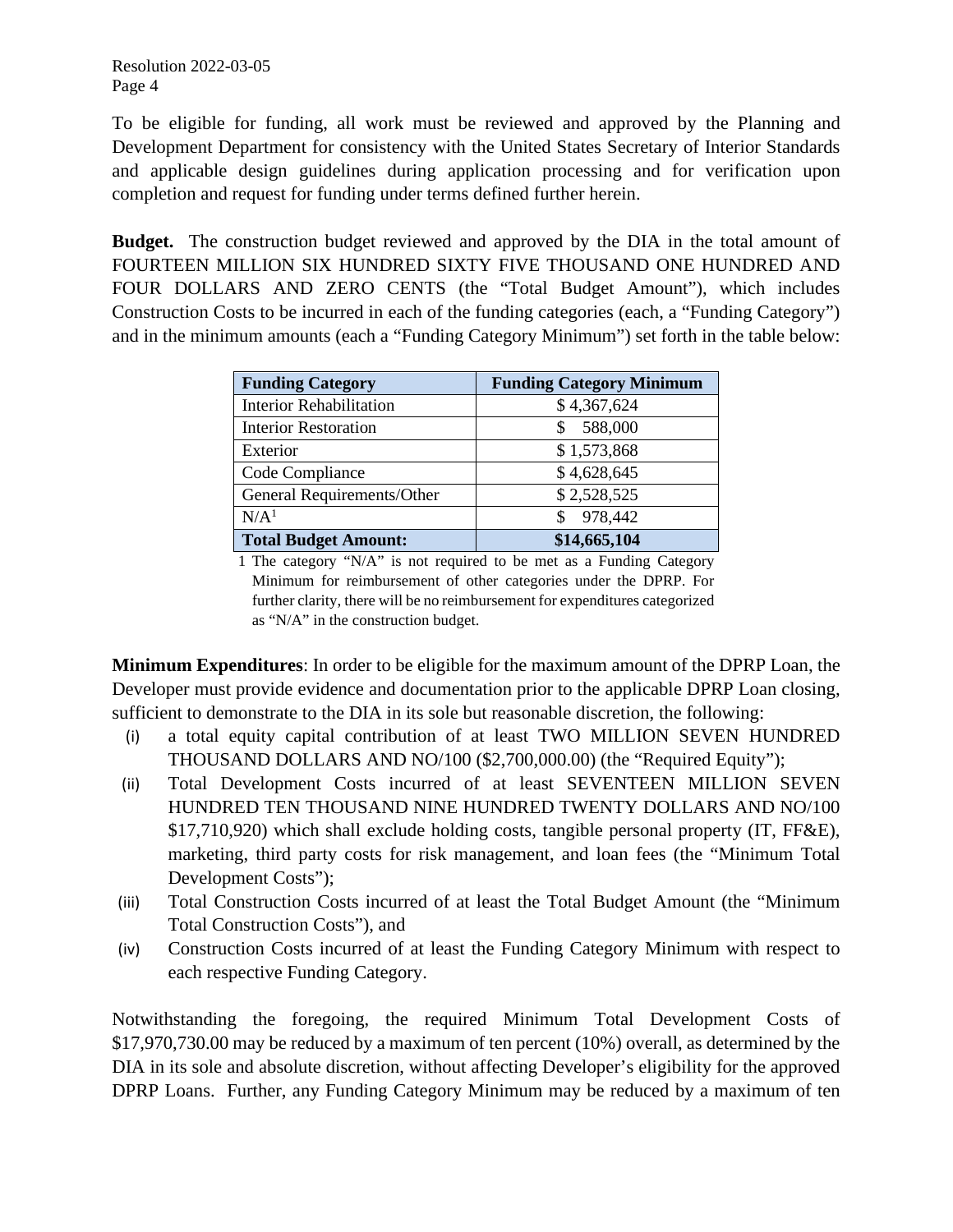Resolution 2022-03-05 Page 5

percent (10%) on a stand-alone basis, as determined by the DIA in its sole and absolute discretion; provided that, in such event there shall be a pro rata reduction in any or each of the related DPRP Loans, as required.

DIA staff shall present to the DIA Board a request for approval of the reduced DPRP Loans consistent with the DPRP Guidelines. The DIA Board shall have the authority, without further action by City Council, to approve reduced DPRP Loan amounts provided the Total Development Costs incurred are not less than \$16,173,657, including Construction Costs incurred of not less than \$12,317,996.

**Infrastructure:** No City of Jacksonville infrastructure improvements are contemplated.

**Land**: No City of Jacksonville land is committed to the project.

**Loans**: No other loans, grants, or other funding from the City of Jacksonville are contemplated for this project, although commercial tenants, including those related to the Owner, leasing space within these Properties may be eligible for funding under separate programs.

No costs may be submitted for duplicative funding under more than one DIA incentive program. However, costs incurred by the DPRP Applicant may count towards their required contribution under the Retail Enhancement Program to the extent such costs are directly attributable to space that would be occupied by the REP Grant Applicant.

# **Performance Schedule:**

- A) Redevelopment Agreement to be executed within thirty (30) days of the Bill Effective Date.
- B) Commencement of Construction: Within six (6) months following the Redevelopment Agreement Effective Date, Applicant commits to commencement of construction, meaning receipt of all required approvals, permitting, and closing on all required financing to allow the start of construction activities and has actually broken ground to begin work.
- C) Substantial Completion: Within eighteen (18) months following Commencement of Construction as defined above.
- D) The DIA CEO will have authority to extend this Performance Schedule, in the CEO's discretion, for up to six (6) months for good cause shown by the Developer / Applicant. Any extensions to the Commencement Date shall have the same effect of extending the Completion Date simultaneously.

# **Additional Commitments:**

- A) The Developer commits to the development of:
	- 1. A minimum of 30,500 square feet of net leasable residential space, and not less than 38 residential unit.
	- 2. A minimum of 3,750 square feet of net leasable commercial/retail space for tenants.
- B) Recommendation as to the eligibility of the approved scope of work on the Properties by the Planning and Development Department shall be required prior to DIA Board approval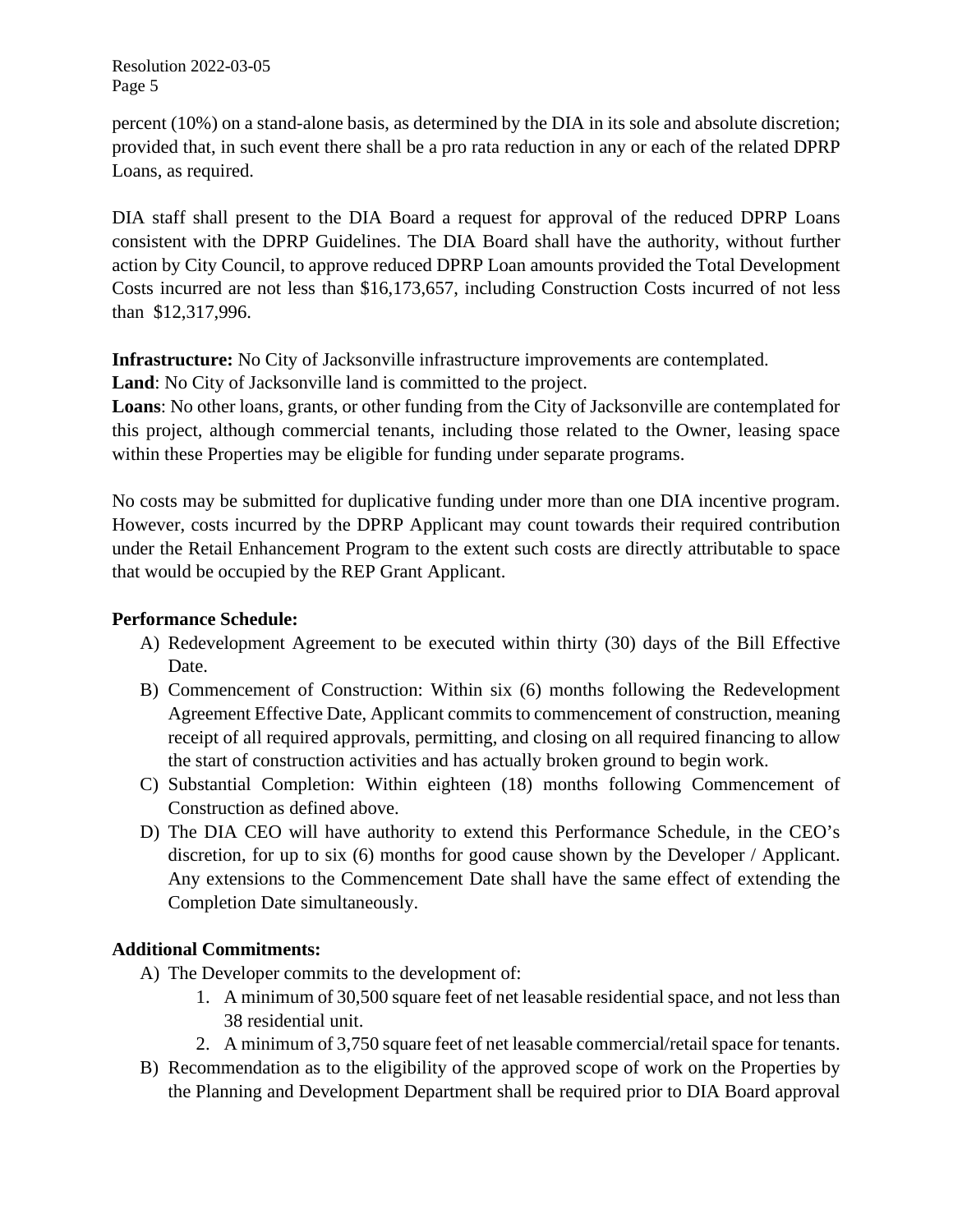of any program funding. Such recommendation by the Planning and Development Department may be conditional on further review and approvals by the State Historic Preservation Office ("SHPO") and/or the National Park Service ("NPS") as may be required.

- C) Upon completion and request for funding, all work on the Properties must be inspected by the Planning and Development Department or designee for compliance with the approved application prior to funding under any DPRP loan component.
- D) Funding under the DPRP will be secured by a stand-alone, subordinate lien position on the Property behind any senior secured, third-party lender providing construction, mini-perm, or permanent financing, as long as such subordination does not alter the DIA approved maturity date of any DPRP Loan.
- E) Each DPRP loan will be cross defaulted with one another.
- F) Payment defaults, or other defaults that trigger legal actions against the Applicant that endanger the lien position of the City, shall also be a default on the subject facilities.
- G) As the Borrower will be utilizing a combination of HPRR Forgivable Loans, and CCR Forgivable Loans, the maturity of each of these Forgivable Loan will be five (5) years. Principal outstanding under each note will be forgiven at the rate of 20% annually, on the anniversary date of each such funding, so long as each Forgivable Loan is not in default per DPRP Guidelines.
- H) Standard claw back provisions will apply such that:
	- a) In the event the Borrower sells, including without limitation a capital lease transaction, or otherwise transfers the Historic Building during the first five (5) years after the disbursement of the Forgivable Loans, the following shall be due and payable at closing of the Sale:
		- i. 100% if the Sale occurs within 12 months after disbursement of the Forgivable Loan;
		- ii. 80% if the Sale occurs after 12 months but within 24 months of disbursement of the Forgivable Loan;
		- iii. 60% if the Sale occurs after 24 months but within 36 months of disbursement of the Forgivable Loan;
		- iv. 40% if the Sale occurs after 36 months but within 48 months of disbursement of the Forgivable Loan; or
		- v. 20% if the Sale occurs after 48 months but within 60 months of disbursement of the Forgivable Loan.
	- b) Changes in the proposed intended use of the property must continue to contribute towards the relevant Redevelopment Goals and Performance Measures of the DIA and shall be presented to the DIA for further approval not less than 90 days in advance of such changes, and such approval shall not be unreasonably withheld. In the event Borrower or any lessee or assignee of the Borrower uses the Project or the Historic Property or Properties for any use not contemplated by this Agreement at any time within five years following the disbursement of the Forgivable Loan or Loan without such approval, the full amount of the amounts awarded, together with all accrued but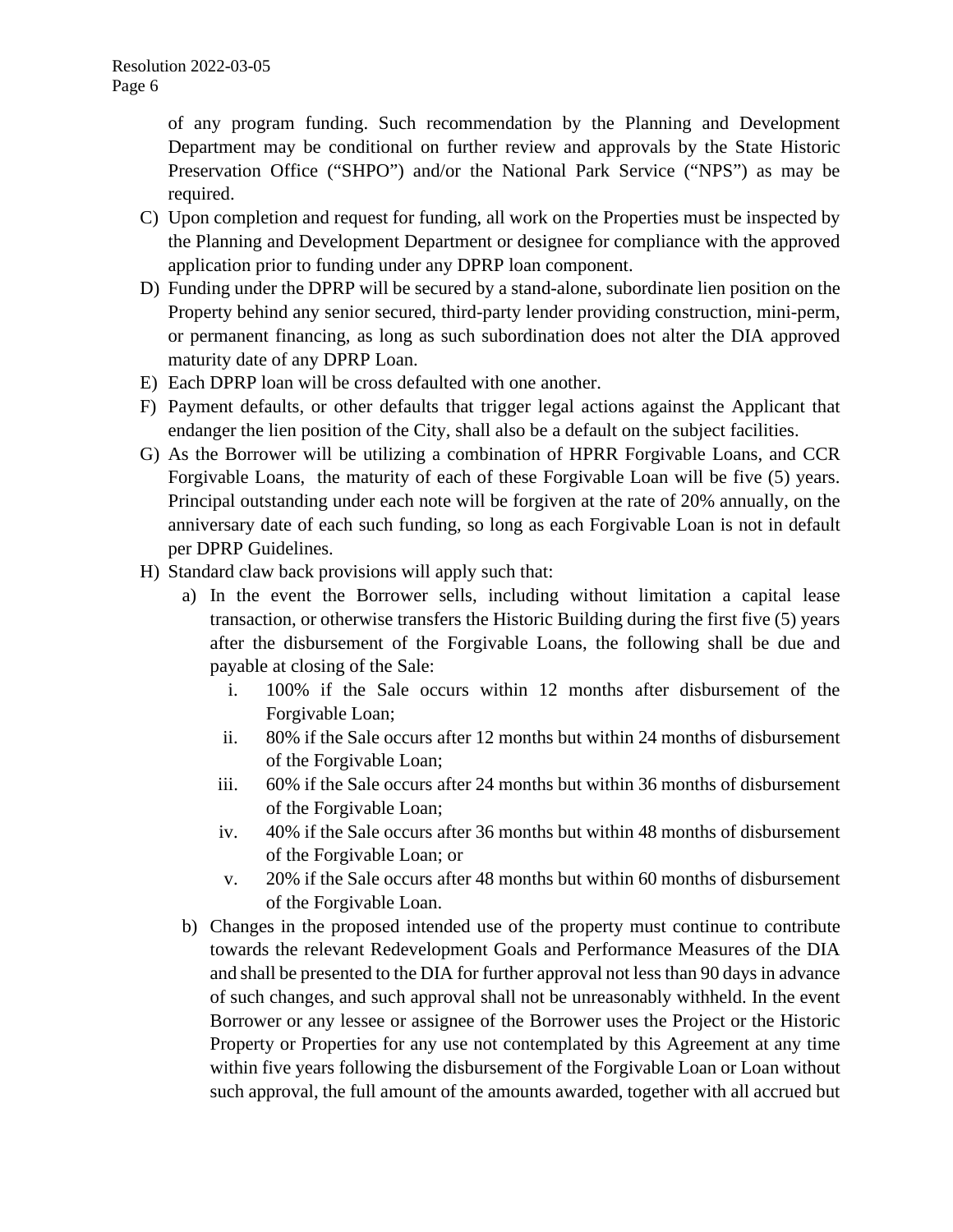unpaid interest thereon, may be declared by the DIA to become due and payable by the Borrower.

- I) Funding in the amount of the DPRP Deferred Principal Loan component will have a stated maturity date of ten years from the Funding Date. The loan balance is due in full upon maturity, sale, or refinancing of the property prior to maturity subject to terms of the disposition and value of the property at the time of such event.
- J) The DPRP Deferred Principal Loan component requires fixed annual interest payments equal to the total principal outstanding multiplied by the prevailing Ten-Year Treasury Note Rate at the time established for closing.
- K) Partial Principal reductions on the DPRP Deferred Principal Loan may be made after the fifth anniversary with no prepayment penalty; however, a minimum of 50% of the initial loan balance must remain outstanding through the loan maturity date unless the Property or Properties are sold or refinanced during that period, subject to DIA approval.
- L) DIA reserves the right to approve any sale, disposition of collateral property, or refinance of senior debt prior to the forgiveness or repayment of any DPRP Loan.
- M) All Property, business, and income taxes must be current at the time of application and maintained in current status throughout the approval process, the term of the Redevelopment Agreement, and through the DPRP loan period.
- N) Payment defaults, bankruptcy filings, or other material defaults during the DPRP loan period will trigger the right for the City of Jacksonville to accelerate all amounts funded and outstanding under any or all programs at such time, plus a 20% penalty of any amounts amortized or prepaid prior to that date.

There will be additional terms, conditions, rights, responsibilities, warranties, and obligations for both parties which shall be determined in a later negotiated mutually agreeable written contract (or multiple written contracts as is deemed necessary).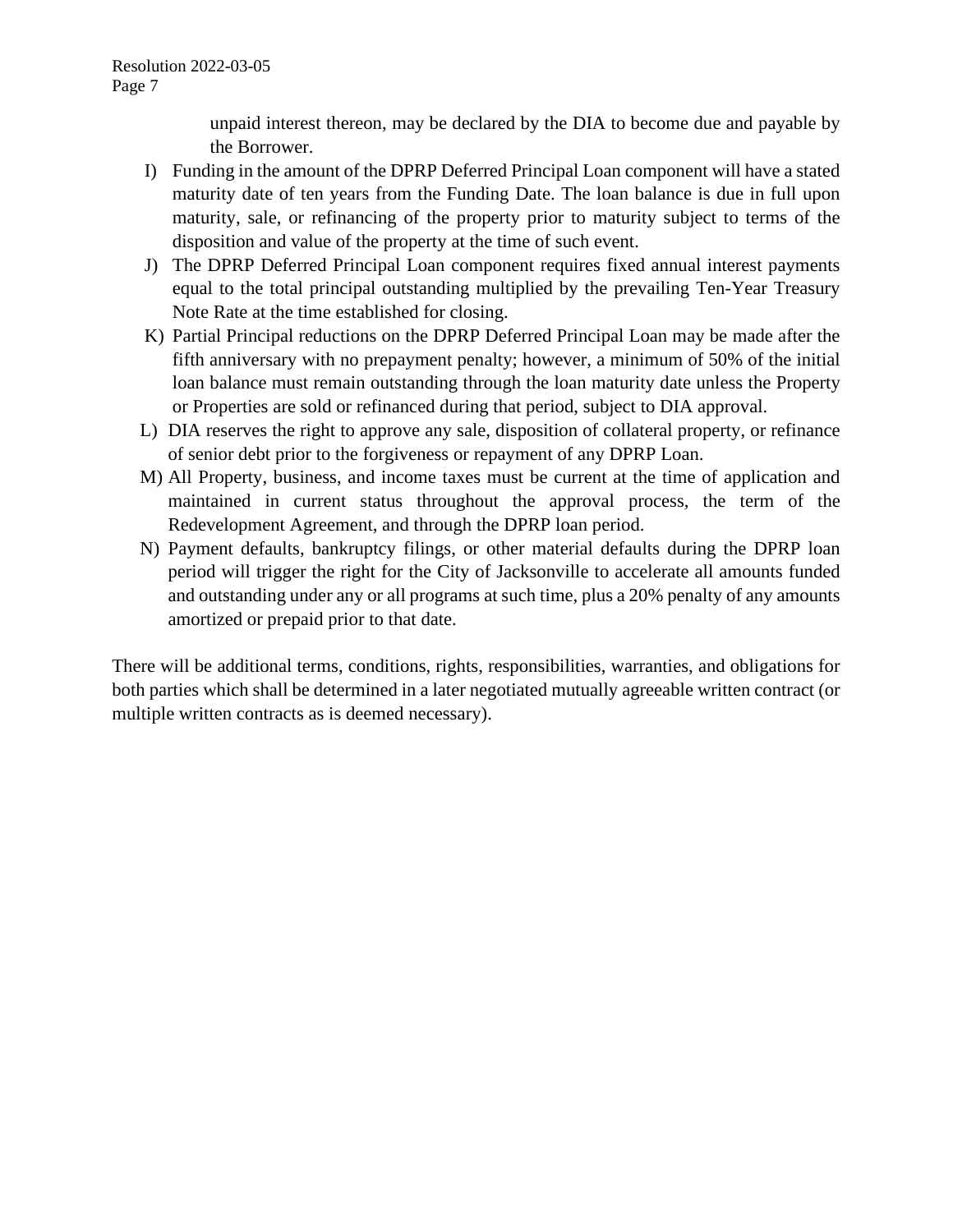**SUPPLEMENTAL INFORMATION FURCHGOTT'S BUILDING DPRP STAFF REPORT**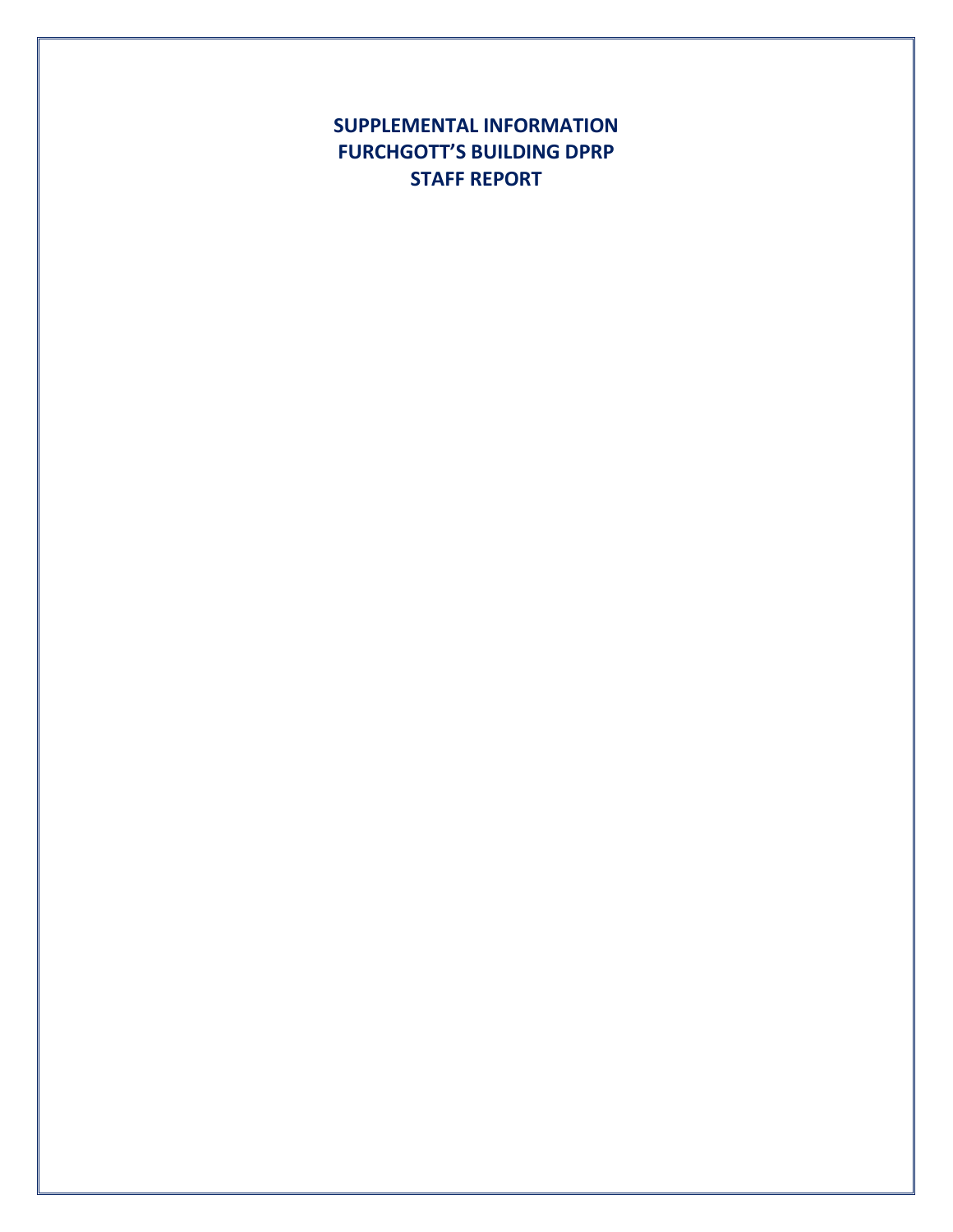#### **FURCHGOTTS MIXED-USE HISTORIC REHABILITATION**

# **Downtown Preservation and Revitalization Program Staff Report for DIA SIC March 7, 2022**

| Lotus Commercial USA, LLC (James and Soo Gilvarry)<br><b>Applicant:</b>           |  |                             |  |
|-----------------------------------------------------------------------------------|--|-----------------------------|--|
| Project:                                                                          |  | <b>Furchgott's Building</b> |  |
| <b>Program Request:</b>                                                           |  | <b>DPRP</b>                 |  |
| Total Development Costs (as presented):                                           |  | \$17,970,730                |  |
| Total Development Cost (as underwritten):                                         |  | \$17,710,920                |  |
| <b>DPRP Recommended:</b>                                                          |  |                             |  |
| Historic Preservation Restoration and Rehabilitation Forgivable Loan (HPRR)<br>1) |  | \$2,846,162                 |  |
| <b>Code Compliance Renovations Forgivable Loan (CCR)</b><br>2)                    |  | \$2,874,390                 |  |
| DPRP Deferred Principal Loan<br>3)                                                |  | \$1,430,138                 |  |
|                                                                                   |  | \$7,150,688                 |  |

#### **Property Description:**

The Art Deco building at 128 West Adams Street is the former location of the Furchgott's department store. Built in 1941, Furchgott's replaced the former Post Office building. Furchgott's anchored this prominent retail intersection fronting both Adams St. and Hogan St. for over 40 years before it being shut down in 1984. The first floor and basement have hosted a number of retail businesses over the years since, while the upper floors have been used for storage or remained largely unoccupied.

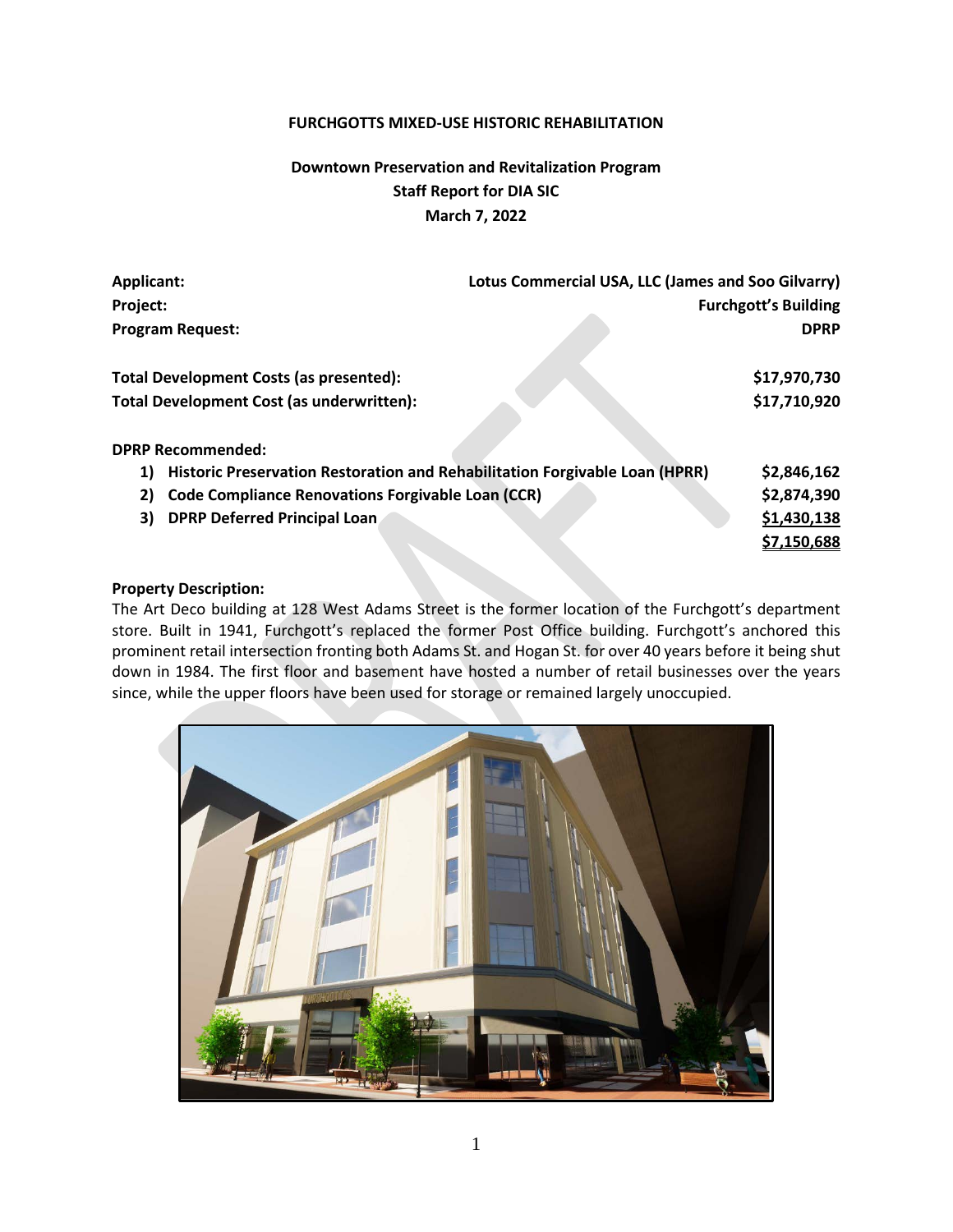The 65,000 square foot property (RE# 073739-0000) provides five stories above ground level, and a basement that has served as a night club and other uses.

#### **Project Summary:**

The proposed development will provide mixed-use purposes including multi-family units, ground level retail, and amenities for residents. The basement level will provide caged storage, a dog washing station, and bike storage. A large portion of the basement area will be "white boxed" for future tenants which may be office or retail tenants. The ground level floor (shown below) will provide 3,872 total square feet of retail space in three suites along with a fitness center, workspace, and conference room for tenant use. Floors 2 through 5 will consist of 10 units each floor (40 total units total.) Tenant storage will also be located on each floor.



## **Proposed Mixed-use:**

Currently, there are three retail suites located at the ground level of Furchgott's in addition to potential space for retail or office within the basement. The redeveloped building is being designed and engineered to support food and beverage businesses including commercial kitchen ventilation and grease traps. At this point, the owners of Furchgott's are in discussions with various retail tenants but have not secured any leases. The team anticipates that once the project completion date is well understood and activity on the project begins, there will be significant interest in the retail components of the building given its central location within the Laura and Hogan FAB-REP District of the Central Core.

## **The Development Team:**

#### *Lotus Commercial USA, LLC (Owner and Developer)*

Lotus Commercial USA, LLC ("Lotus Commercial") purchased the property at 128 W. Adams Street in March 2020 and quickly moved to put the largely vacant property into redevelopment. Lotus Commercial is owned by the local business team of James and Soo Gilvarry whose passion for downtown Jacksonville and adaptive reuse projects make Furchgott's an ideal project. Their patient long-term investment and ownership strategy is well suited for the redevelopment of the Furchgott's property as downtown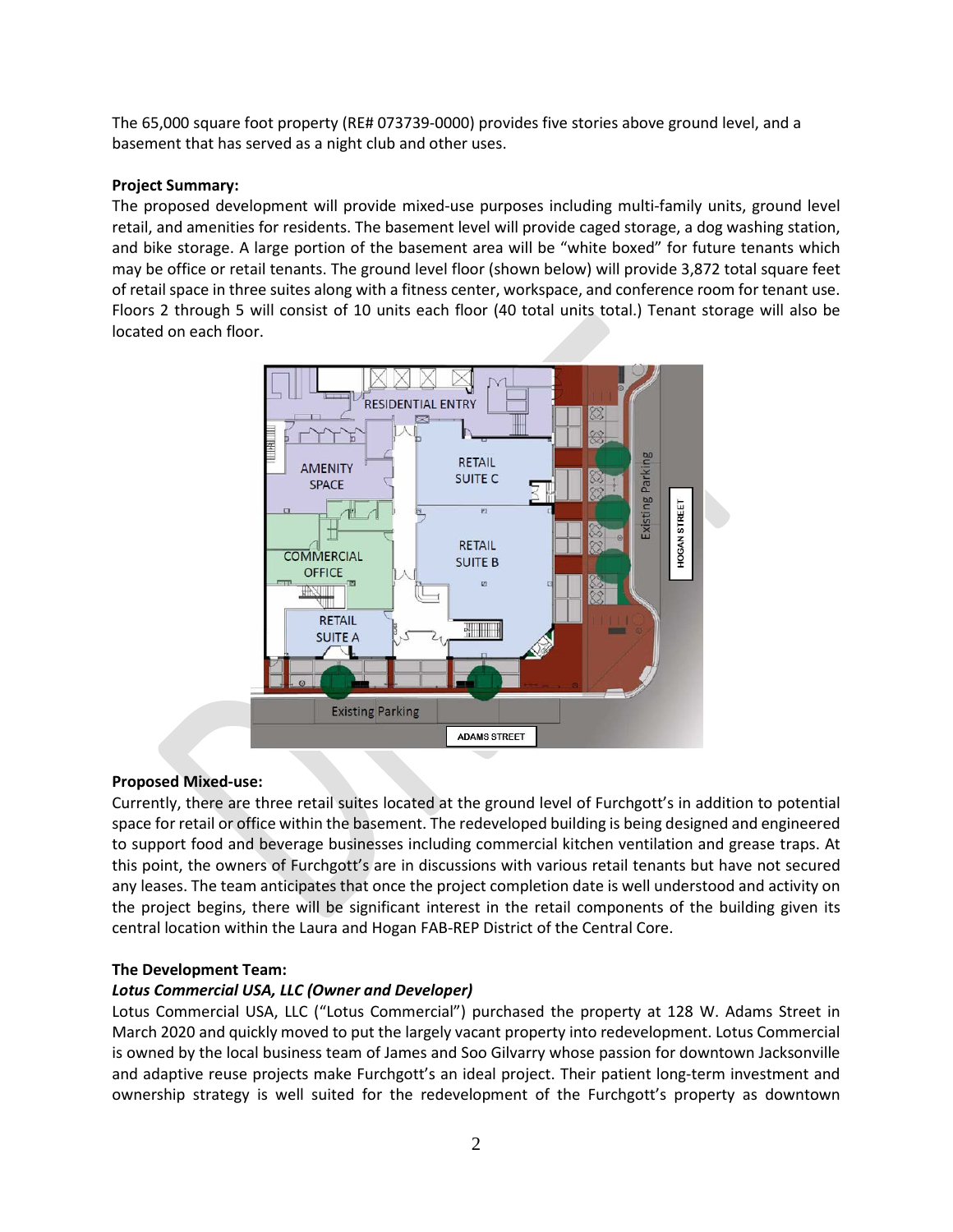Jacksonville continues to emerge as a desirable place to live. Lotus Commercial has assembled a quality development team to fulfill this project as outlined further below.

#### *Nine Oaks Development (Owner's Representative/Project Manager)*

Founded by Jason Perry, Nine Oaks is a full-service real estate development and project management firm covering all facets of the development process including land acquisition, budgeting, project design and engineering, construction management, structuring and finance. The firm's comprehensive client solutions deliver high-quality projects throughout the country. Nine Oaks is currently involved in several large projects in Downtown Jacksonville, including MOSH, 604 Hogan Street, and 100 E Adams Street. Additional relevant project experience includes Box Factory Lofts (Tampa, FL), Infinity Hall (Gainesville FL), The Sage (St. Petersburg, FL), and Art Center Lofts (Tampa, FL).

#### *Danis Construction (Construction Manager)*

Founded in 1916 by B.G. Danis, Danis is a third-generation, privately-owned corporation. Danis serves the Southeast and Midwest regions of the United States and specializes in public and private building and industrial projects. Danis offers expertise in construction management, general construction, and design/build, as well as experience in the corporate, healthcare, senior living, education, retail, hospitality/entertainment, and industrial markets. The Danis Group of Companies operates from five offices in Florida, North Carolina and Ohio. Danis has been consistently ranked as one of Engineering News and Record's (ENR's) Top 400 Contractors, with a current ranking of No. 247 based on 2020 revenue of \$392 million. With more than 400 employees, Danis prides itself on meeting client challenges, whether they are budgets, schedules, site conditions or unique designs, and boasts an 85% repeat client rate. Project experience includes Barnett Tower, Jessie Ball duPont Center, Cowford Chophouse, Jake M. Godbold City Hall Annex, Laura Street Trio, and more.

#### *Robbins Design Studio (Architect)*

Brooke Robbins, AIA, LEED AP is the Principal Architect and Interior Designer of Robbins Design Studio P.A., established in 2016. The firm focuses on commercial projects that include historic renovations, hospitality, tenant build-outs, corporate offices, retail spaces, upper education, clinical, and military/government projects; both new construction and renovations. Ms. Robbins has over 19 years' experience as both an Architectural Project Manager and Project Architect developing projects from the programming phase through construction administration and project closeout. Project experience includes Adaptive Reuse of the Barnett National Bank, Adaptive Reuse of the Jones Brothers Furniture Building, and Adaptive Reuse of the Baptist Convention Building.

#### *Keister Webb (Structural Engineer)*

Mark J. Keister, Principal Structural Engineer, has provided structural engineering services and expertise to architects and owners throughout the southeast since 1983. His projects include apartment complexes, educational facilities, dormitories, fitness centers, laboratories, hotels, churches, extended nursing care facilities, office buildings, hospitals, theaters, manufacturing plants, parking garages, bulkheads, seawalls, boardwalks, docks and marinas. Related project experience includes Nassau County Courthouse Renovations (Fernandina Beach), Alcazar Hotel in St. Augustine, Hacienda Hotel Evaluation and Restoration (New Port Richey) and St. James Building (Jacksonville).

#### *TLC Engineering Solutions (MEP Engineer)*

Founded in 1955 and consistently ranked among the largest MEP and structural engineering firms in the country, they are an industry leader with expertise in diverse markets, from education to healthcare to aviation. TLC Engineering Solutions continues to provide high-performance engineering design,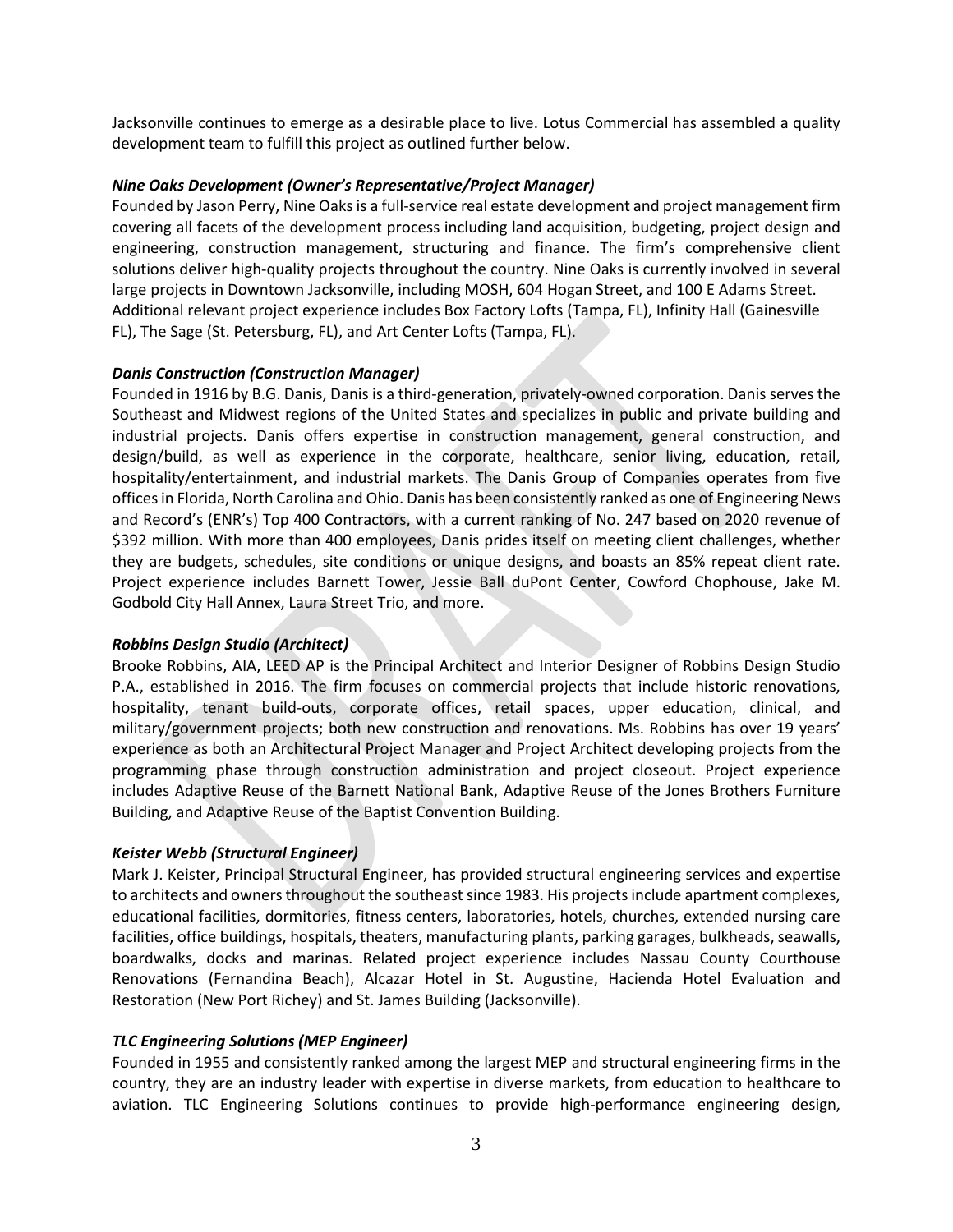Consulting, and energy services. Related projects include Historic Barnett Tower adaptive reuse, Aloft Hotel (El Paso, TX), Historic New Orleans Collection Restoration Seignouret-Brulatour House (New Orleans, LA), and adaptive reuse of Hyatt House One Exchange Place (Jersey City, NJ).

#### *Baker Design Build (Civil Engineer)*

Based in the heart of downtown Jacksonville, Florida, Baker Design Build offers professional services including civil and structural engineering, threshold inspections, general contracting, construction management and design-build. Project experience spans across decades of hands-on expertise and multiple market sectors. Kyle Davis, Principal Civil Engineer, has over 21 years of experience. As a Professional Engineer with Baker Design Build, his responsibilities include layout, design and permitting of commercial developments, multi-family and single-family residential developments and transportation projects in the State of Florida. Relevant projects include River City Science Academy and Bellingham Marine Facility Expansion.

#### **Historic Preservations Section Considerations:**

From the Planning and Development Department, Historic Preservation Section:

*This five-story (above grade) stucco building was constructed in 1941 as the Furchgott's Department Store. The building was landmarked in 2021 under Ordinance 2021-0657. The structure was found to meet five of the seven historic designation criteria with significance attributed in part to the architect, Marsh and Saxelbye and the architectural style, which includes elements of the Art Deco and Art Moderne Styles that still contribute to the building's design.*

*As a local landmark, all exterior work must be reviewed under a Certificate of Appropriateness (COA) for consistency with the Secretary of the Interior Standards for Rehabilitation (Standards).*

#### *CONDITIONED CONCEPTUAL APPROVAL*

*Based on the findings in this memorandum and the attached HPS staff report, the Planning and Development Department recommends APPROVAL WITH CONDITIONS on this project. This conceptual approval and the outlined conditions below will be adjusted as needed and finalized by the HPC review and COA final order.*

#### *Conditions – interior:*

*1. The first floor shall be reworked to better respect the historic open showroom plan and enable a larger volume of space to be perceived once inside the main West Adams Street entry. 2. Interior floor tile selection shall be in keeping with the building style and age.*

#### *Conditions- exterior:*

*1. A three-pane display window design shall be used for replacements on floors 2-5 of the West Adams Street elevation.*

*2. Any surface cleaning of the structure shall be undertaken using the gentlest means possible (no sandblasting, radial sanding or high power pressure washing over 60psi) under the guidance of National Park Service (NPS) Preservation Brief 1 and stucco repairs under Preservation Brief 22.*

*3. The awnings shall have an angled edge where it wraps the building corner (no curve) and will preferably break at the vertical elements as historically documented. Providing matching awnings on the Adams Street storefront openings are additionally approved as an option.*

*4. New signage is not authorized and shall be addressed under a separate COA with more details for sign permit.*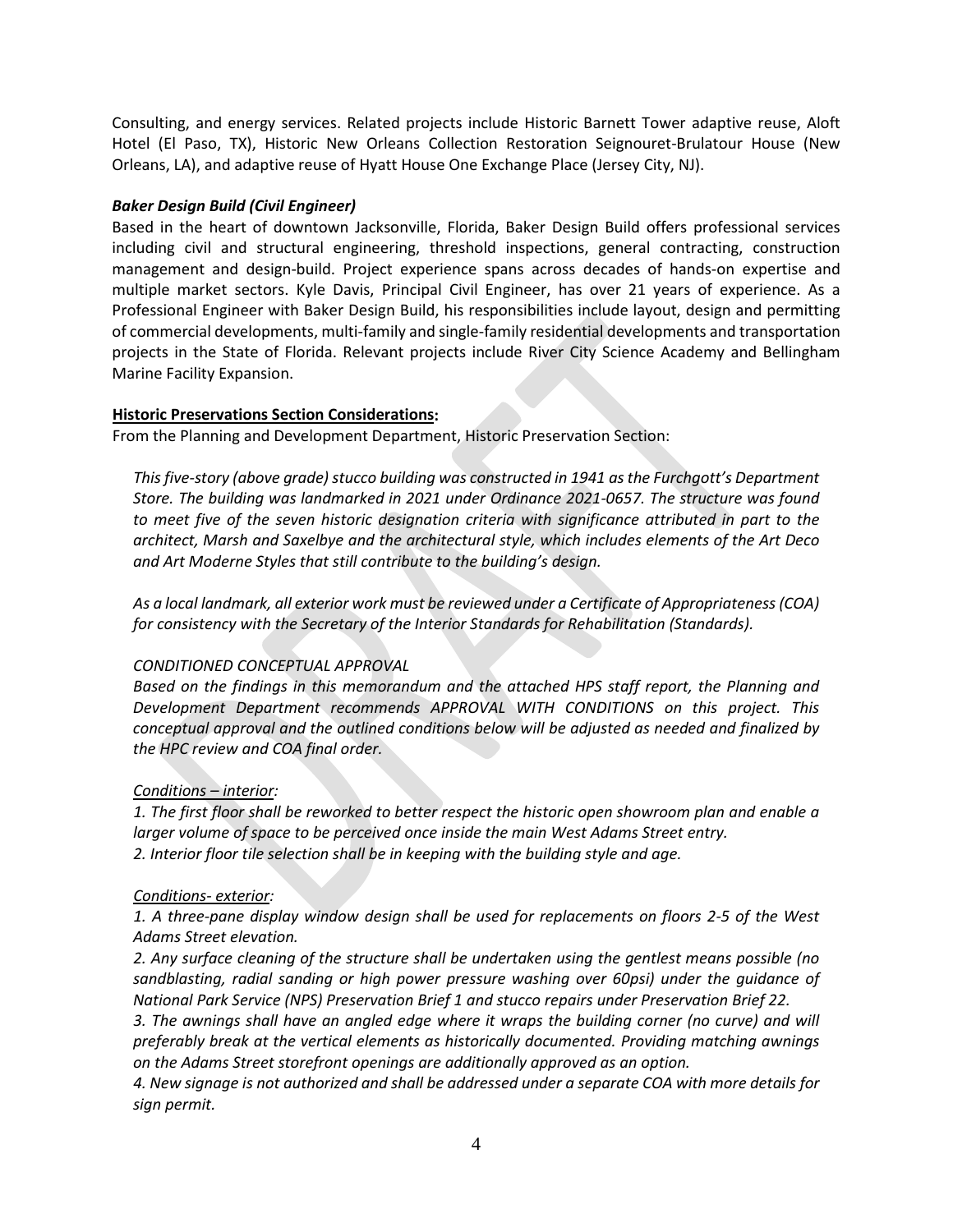*5. Final plans, in accordance with the Final Order, and product information shall be submitted and approved by the Historic Preservation Section of the Planning and Development Department at least one week prior to permitting.*

The conditional approval provided by HPS is consistent with the DPRP program guidelines, and as finalization of the COA by HPS consistent with those requirements is also made a condition of approval of the subject request.

#### **Market Analysis:**

Over the past few years, Jacksonville has been one of the strongest apartment markets in the country. Fueled by strong population and job growth, apartment demand has been extremely robust. According to Yardi Matrix, Jacksonville ranked #5 in the nation in terms of employment growth and #25 in rent growth. Year over year, Jacksonville has experienced effective rent growth of 19.2% with currently average market rents of \$1,349 per month across the market.

For Furchgott's, comparable project data was gathered across the core stabilized apartment communities in downtown Jacksonville. In setting projected rents for the project, Furchgott's is looking to mirror the Residences at Barnett. This comparable will be similar in regards to location, newness, and finishes. However, Furchgott's will have a stronger amenity set than the Residences at Barnett including a generous fitness center, business/co-working suite, on-site storage with every apartment, bike storage and a pet washing station.

#### **DPRP Request and Structure:**

To facilitate redevelopment of the property, Lotus Commercial requests approval of funding under the DPRP due to a funding gap in meeting cost of construction and development. The funding gap is confirmed by analysis of pro forma cash flow, supportable debt, and return on equity investment by the developers and related investors.

## **Pro Forma Operations**

- The Furchgott's building is proposed to provide 40 units of multifamily housing with an average size of 768 square feet with pro forma rents established at \$2.38 per square foot (range of \$2.34 to \$2.41 sf).
- 34 units are 1 bedroom/1 bath (598-1,010 sf), 4 units are 2 bedroom/2 bath (1,130 sf), and 2 units are 2 bedroom/1 bath (902-1,010 sf).
- As reflected in the Developer's pro forma, the property is expected to generate Effective Gross Income from the residential component of approximately \$728 thousand in its first full year of operation, increasing to \$995 thousand by year ten.
- Vacancy is modeled at 15% in year 1 dropping to 6% in subsequent years, and rent growth is calculated at 2.0% throughout the ten-year pro-forma providing a CAGR of 3.1%.
- The property will also provide approximately 3,872 square feet of retail/commercial space with pro forma rents shown at \$20 psf.
- Income provided by commercial lease revenue is projected to total \$77,440 in year one increasing to just over \$92,548 in year ten.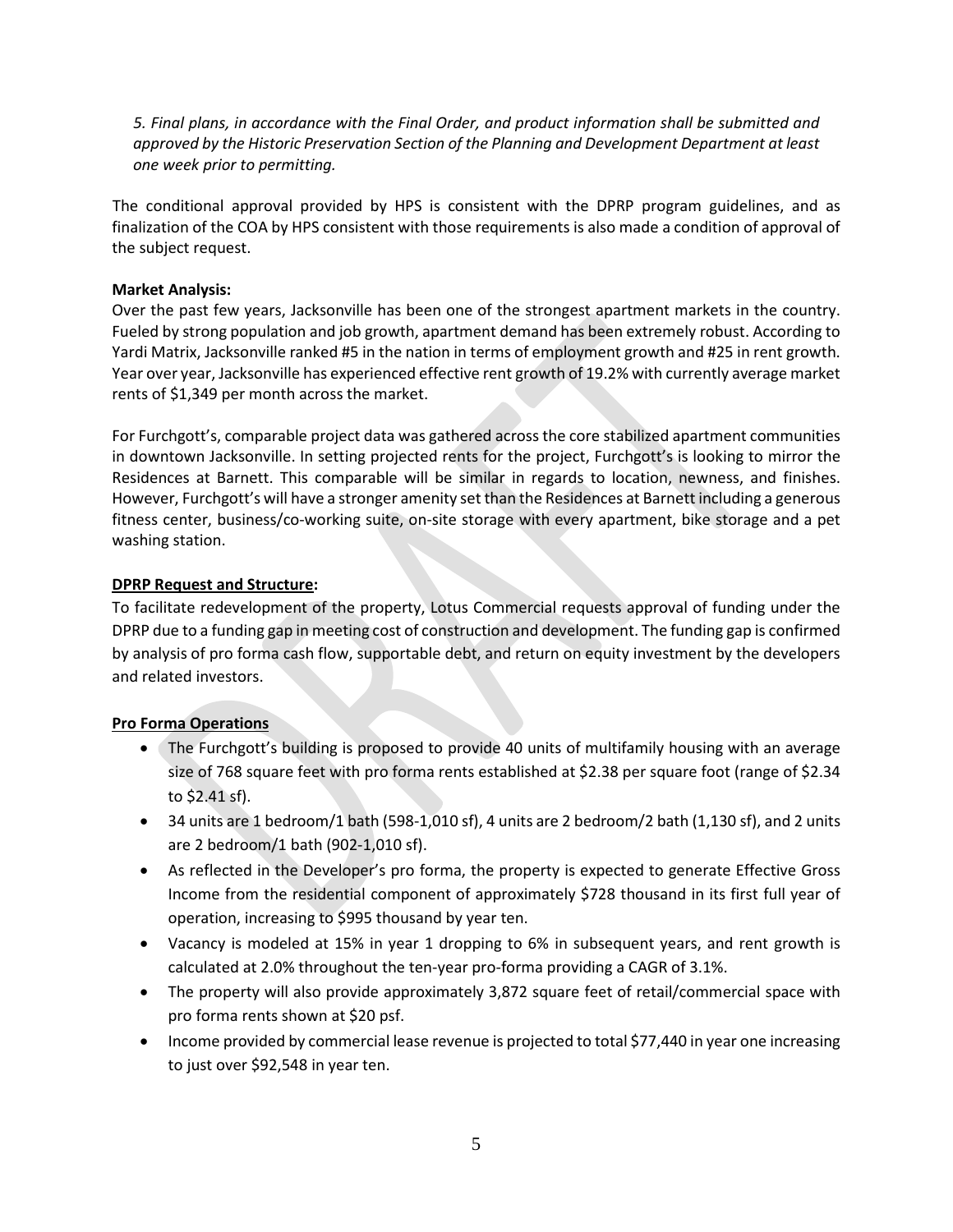- Total operating expenses are estimated at approximately 36.7% of revenues initially, dropping to 35.1% by year ten.
- Management fee is modeled at 4.2-4.7% of Effective Gross Income.
- Net Operating Income is estimated to be \$510 thousand in the first year of stabilized operations providing debt service coverage of 1.14X and Yield on Cost of 2.8%. Over ten years, NOI improves to \$706 thousand providing debt service coverage of 1.58X and Yield on Cost of 3.93%.

#### **Capital Considerations**

- Total development costs as presented equals \$17,970,730, or \$281.54 psf for the acquisition costs and rehabilitation of the 63,829 square foot building. After adjustment to eliminate holding costs, tangible personal property (IT, FF&E), marketing, third party costs for risk management, and certain financing costs, total development costs are lowered to \$17,710,920, or \$277.47 psf.
- As found in the Sources and Uses for the development, acquisition cost is shown to be \$1.3 million and is supported by a settlement statement with the seller of the property through foreclosure.
- The tax assessed value of the property in 2021 is \$1,579,500, and documentation was provided to show all property taxes are current through the 2021 billing.
- Total equity to be injected is shown to be \$2,700,000; 15.0% of TDC, as underwritten.
- Senior debt on the development is provided as \$8,120,042, or 45.2% of TDC. Modeled over 30 years at 3.75%, annual debt service is projected to equal an estimated \$502 thousand.

#### DPRP Recommended

Based upon the analysis of projected cash flows and development costs, the recommended DPRP is as follows:

|       | <b>Historic</b>        |                        |                       |              |
|-------|------------------------|------------------------|-----------------------|--------------|
|       | Preservation,          |                        |                       |              |
|       | Restoration, and       |                        |                       |              |
|       | Rehabilitation         | <b>Code Compliance</b> |                       |              |
|       | <b>Forgivable Loan</b> | <b>Forgivable Loan</b> | <b>DPRP Deferred</b>  |              |
|       | (HPRR)                 | (CCR)                  | <b>Principal Loan</b> | <b>TOTAL</b> |
| TOTAL | \$2,846,162            | \$2,874,390            | \$1,430,138           | \$7,150,688  |

At this level, the incentive structure and funding under the DPRP will be subject to further approvals by the Jacksonville City Council.

Underwriting this application established the need for financial support from the City based on the extensive redevelopment costs for the buildings, deemed important to the preservation of Jacksonville's historic building stock and consistent with the goals of the BID and CRA plan as well as the stated purpose of the Downtown Preservation and Revitalization Program.

DPRP funding limits based on equity contribution in relationship to Total Development Cost ("TDC"), and requirements for the DPRP Deferred Principal Loan are considered for each property individually and on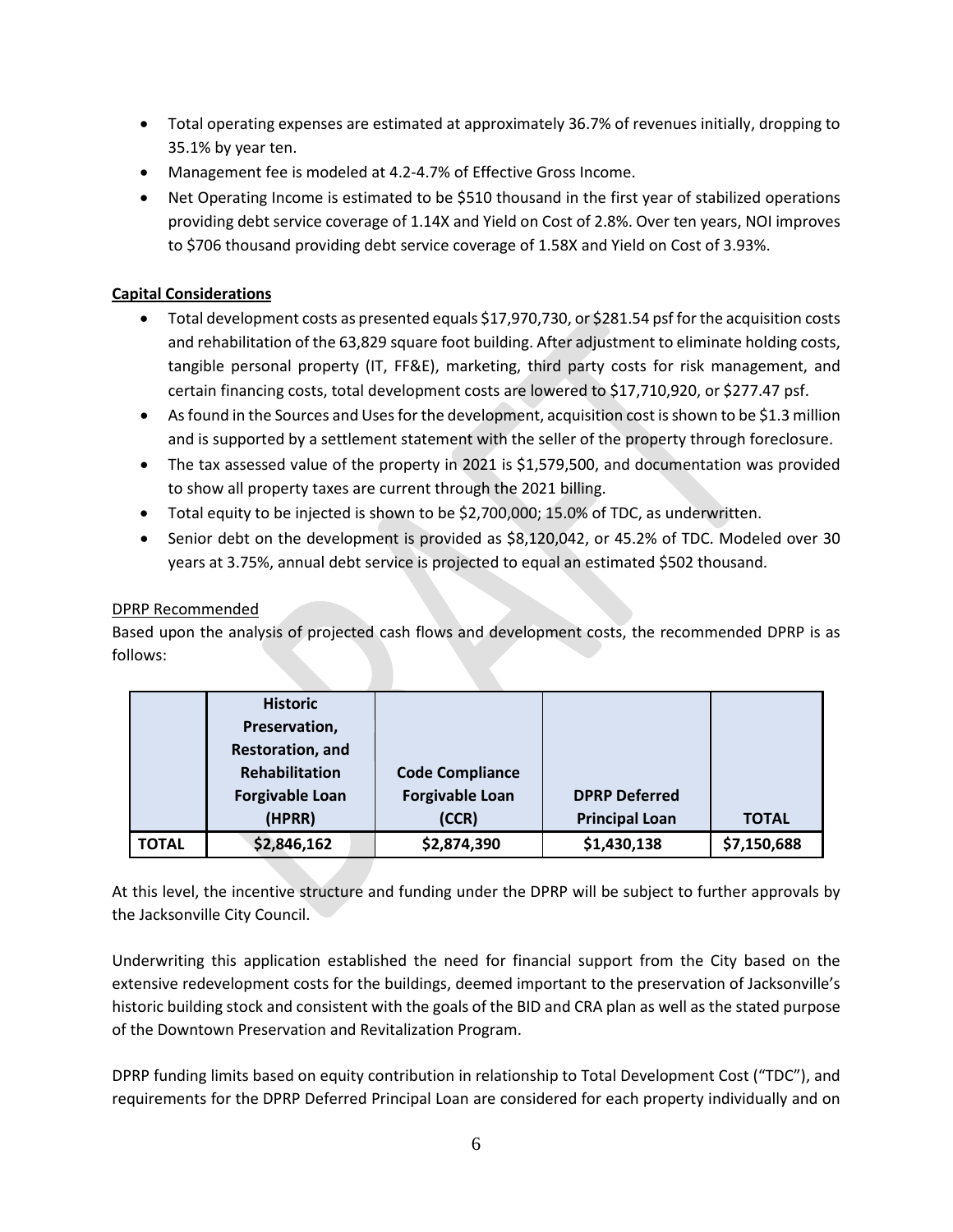a combined basis. Total equity of \$2,700,000 (15.0% of TDC) meets the minimum requirement of 10% and allows DPRP funding up to 50% of TDC. As such the DPRP Deferred Principal Loan is required to be established at a minimum of 20% of total DPRP funding, \$1,430,138.

| <b>Total Construction Costs:</b>    | \$             | 14,665,104 |                           |          |     |                              |       |
|-------------------------------------|----------------|------------|---------------------------|----------|-----|------------------------------|-------|
| <b>Sources</b>                      |                |            |                           |          |     | <b>DPRP Guidelines</b>       |       |
| Federal Historic Tax Credit         |                | 0.0%       | Measurement               | % of TDC |     | Net of Developer Fee Project |       |
| <b>HPRR Forgivable Loan</b>         | \$2,846,162    | 15.8%      | Developer Equity          | 10%      | Min | of TDC                       | 15.0% |
| <b>CCR Forgivable Loan</b>          | \$2,874,389    | 16.0%      | 3rd Party Loan            |          |     | No min or max                | 45.2% |
| <b>DPRP Deferred Principal Loan</b> | \$1,430,138    | 8.0%       | Subsidy or Tax Credit     |          |     | No min or max                | 0.0%  |
| Other COJ Funding                   |                | 0.0%       | <b>Developer Combined</b> | 50%      | Min | of TDC                       | 60.2% |
| 1st Position Debt                   | 8,120,042<br>Ś | 45.2%      | <b>DPRP</b>               |          |     |                              |       |
| Owner Equity                        | 2,700,000      | 15.0%      | Exterior                  | 75%      | Max | of eliglible costs           |       |
| <b>TOTAL SOURCES</b>                | \$17,970,730   | 100.0%     | <b>Restoration Int</b>    | 75%      | Max | of eliglible costs           |       |
|                                     |                |            | Rehabilitation Int        | 30%      | Max | of eliglible costs           |       |
| <b>Uses</b>                         |                |            | Code Compliance           | 75%      | Max | of eliglible costs           |       |
| Purchase Price                      | Ś<br>1,300,200 | 7.2%       | Other                     | 20%      | Max | of eliglible costs           |       |
| <b>Construction Costs</b>           | \$14,665,104   | 81.6%      | HPRR Forgivable Loan      | 30%      | Max | of TDC                       | 15.8% |
| A&F Costs                           | Ś<br>465,921   | 2.6%       | CCR Forgivable Loan       | 30%      | Max | of TDC                       | 16.0% |
| Soft Costs                          | 256,299        | 1.4%       | DPRP Def Prin Loan        | 20%      | Max | of TDC                       | 8.0%  |
| Real Estate Financing Costs         | Ś<br>384,670   | 2.1%       | DPRP Def Prin Loan        |          | Min | Must be ≥ 20% of Gap         | 20.0% |
| Development Overhead                | Ś<br>898,536   | 5.0%       | Other COJ Funding         |          |     |                              | 0.0%  |
| <b>TOTAL USES</b>                   | \$17,970,730   | 100.0%     | COJ Combined              | 50%      | Max | of TDC                       | 39.8% |

#### **DPRP Modeling Parameters – Furchgott's Building**

As shown above, developer equity in the Furchgott's Building equals 15.0% of TDC, whereas equity plus third-party debt exceeds the minimum requirement of 50% of TDC, at 60.2%. Redevelopment of the property is proposed to be supported by a HPRR Forgivable Loan of \$2,846,162, a CCR Forgivable Loan of \$2,874,390 and a DPRP Deferred Principal Loan of \$1,430,138. Program guidelines allow for the HPRR and CCR Forgivable Loans to amortize concurrently with principal forgiven at the rate of 20% annually over a five-year period in the absence of default.

The DPRP Deferred Principal Loan is an interest only loan with the rate established at the level of the Ten-Year Treasury Note at the time of funding. For conservative modeling purposes, a rate of 1.75% is used providing interest payments of \$25,027 to the City annually.

## **Project ROI**:

As shown by the model below, the project ROI on the City investment is 0.51X, which exceeds program requirements of 0.50X. The calculations are based on City benefits totaling \$3.7 million, based on ad valorem over 20 years, \$2.0 million (including 10 years of tax abatement on the incremental improvements for historic properties), Local Option Sales Tax drawn from projected retail sales and lease payments of \$103 thousand, and payroll related sales tax considerations estimated at \$4 thousand (LOST and payroll considerations are both then reduced to 50% for the speculative nature per DPRP Guidelines), and the interest income (10 years) and Present Value of the repayment on the Deferred Principal Loan, \$1.3 million.

Maximum Funding Level DPRP Funding \$ 7,150,688